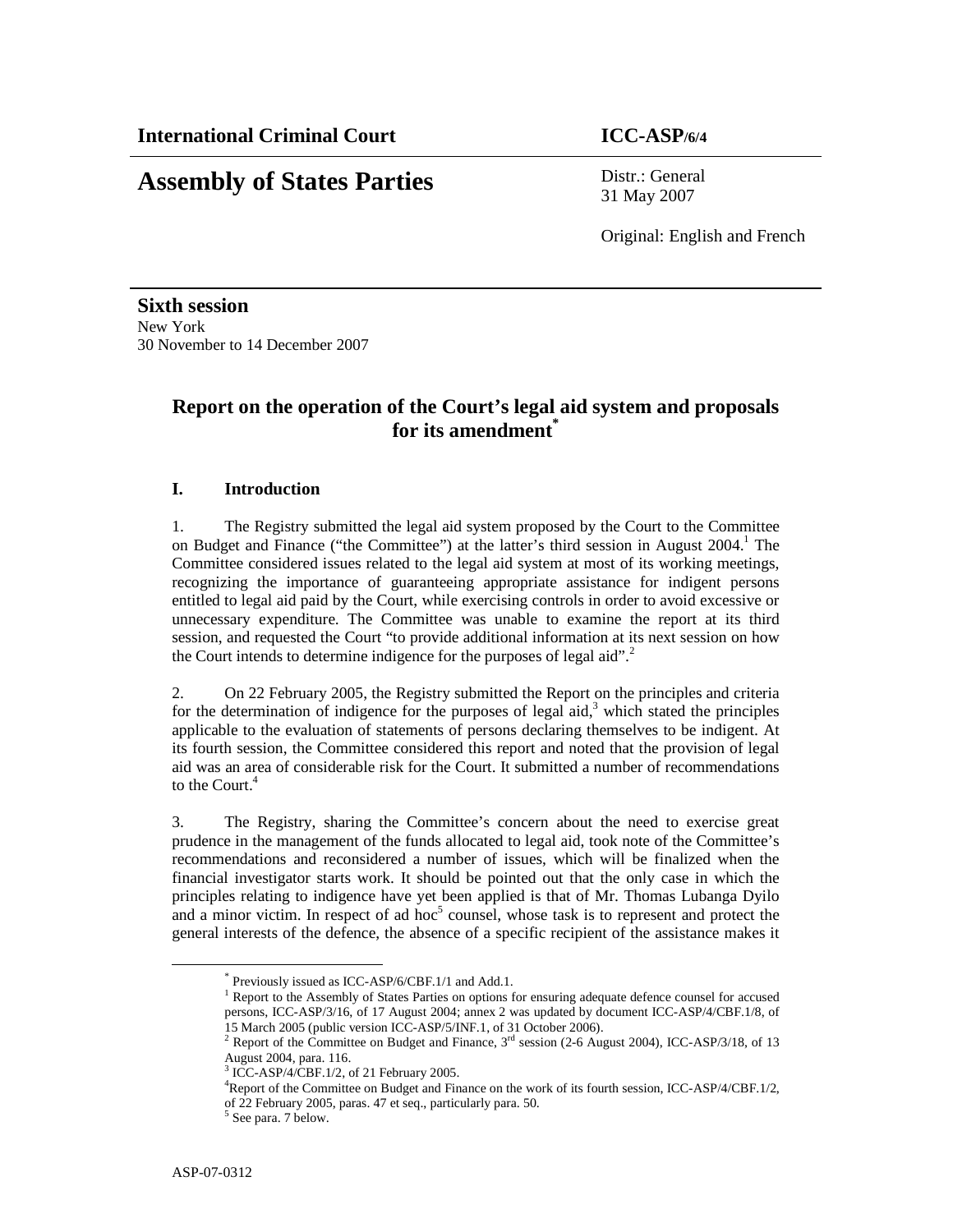impossible to evaluate in advance a request for the granting of legal aid paid by the Court. In respect of duty counsel,<sup>6</sup> the Registry plans to conduct investigations of such requests, taking into account the cost and urgency of interventions<sup>7</sup> and the financial implications of investigations.

4. In respect of assessment of the property of the person claiming to be indigent, an issue which the Committee had considered, the Registry proposes amendments, described in annex I below, which take account of the Committee's concerns.

5. The Registry subsequently submitted to the Committee the Report by the Registry on the formal procedure for assessment and oversight of the Court's system of legal assistance,<sup>8</sup> and the Committee took note of the report. Progress has been made in the introduction of the automated, computerized oversight system referred to in paragraph 5, but its integration into enterprise resource planning (ERP) in the SAP system has delayed its full introduction, which is now scheduled for September 2007. Pending the introduction of this automated, computerized oversight system, the Registry monitors the bills submitted by counsel and maintains a table which evaluates the performance of the system in relation to the defence team.

6. Finally, at its seventh session, the Committee expressed the desire to review the operation of the legal aid programme since its earlier consideration of the issue.<sup>9</sup> This report evaluates the operation of the programme and makes suggestions for amendments intended to improve its operation while ensuring that the criteria of equality of arms, objectivity, transparency, continuity and economy are met in a balanced and judicious manner.

### **II. Operation of the system of legal aid paid by the Court**

7. The Registry has operated the system of legal aid paid by the Court<sup>10</sup> (the "existing" system") to date as follows:

- assignment by the Chamber of counsel to represent the general interests of the defence pursuant to article 56, paragraph 2 (d), ("ad hoc counsel")
- assistance provided pursuant to article 55, paragraph 2 (under which no trial has yet taken place) when (a) persons have been questioned by the Prosecutor ("duty counsel") and (b) in the case of a person referred to the Court, Mr. Thomas Lubanga Dyilo, and
- representation of a victim, pursuant to article 68, paragraph 3, for the confirmation of charges hearing in the case *The Prosecutor v. Thomas*  Lubanga Dyilo.<sup>11</sup>

### **Ad hoc counsel**

-

8. The relevant Chambers, or the Registrar acting on the Chambers' instructions, have appointed four ad hoc counsel, two in respect of the situation in the Democratic Republic of

<sup>6</sup> See para. 7 below.

An average payment of  $\epsilon$  5 848.87 was assumed for each appointment, since some duty counsel were obliged to intervene a number of times during the same appointment.

<sup>8</sup> ICC-ASP/4/CBF.2/3, of 30 August 2005.

<sup>&</sup>lt;sup>9</sup> Report of the Committee on Budget and Finance on the work of its seventh session, ICC-ASP/5/23, para. 130.

 $10$  ICC-ASP/3/16, updated by ICC-ASP/5/INF.1.

<sup>&</sup>lt;sup>11</sup> Case ICC-01/04-01/06.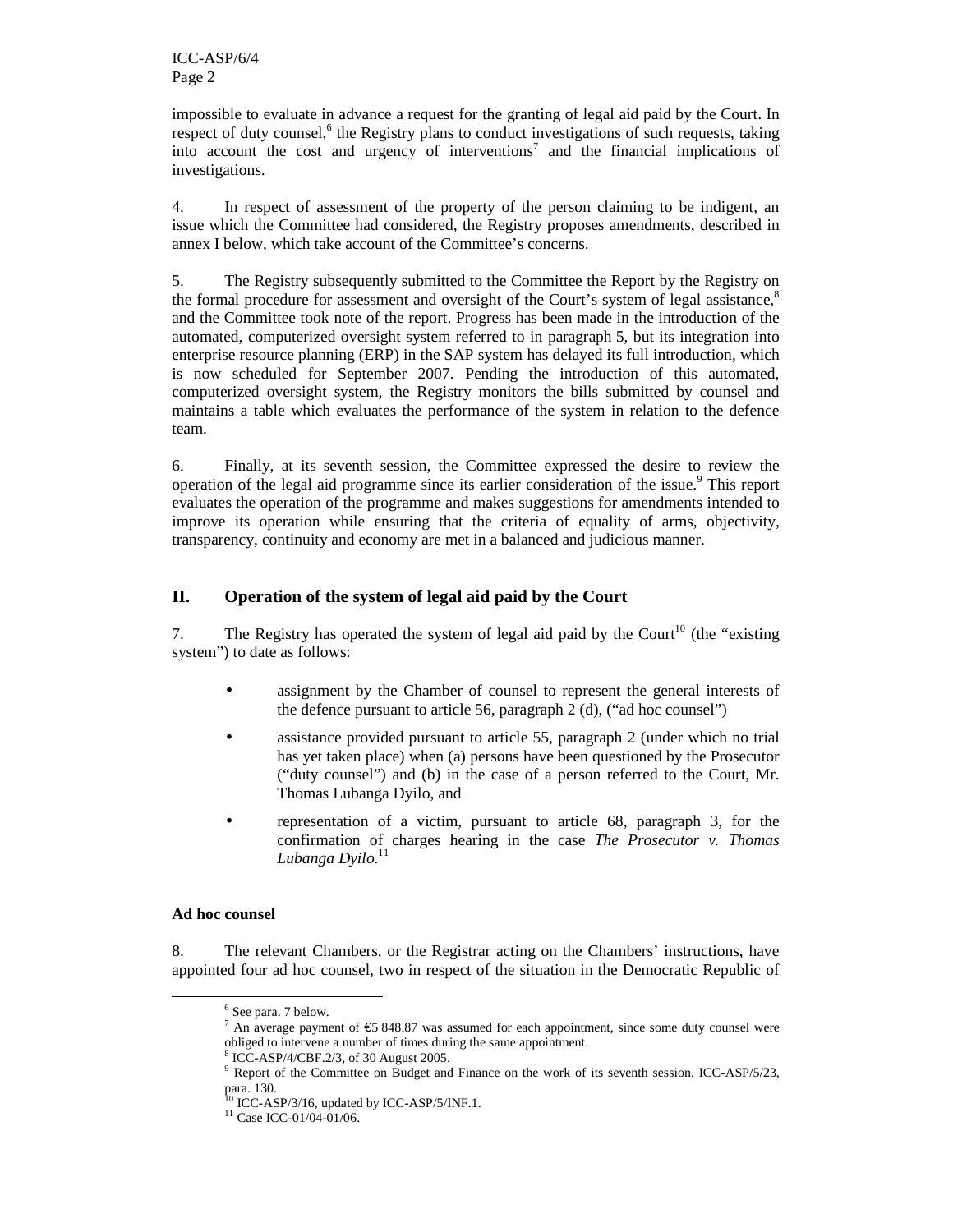Congo, one for the case of *The Prosecutor v. Kony et al.* in respect of the situation in Uganda, and one in respect of the situation in Darfur.

9. Ad hoc counsel have been paid under the legal aid system at the same rates as duty counsels.<sup>12</sup>

#### **Assistance pursuant to article 55, paragraph 2**

#### *Duty counsel*

10. The Registry appointed four duty counsel in 2005 and 12 duty counsel in 2006 to provide appropriate assistance to persons questioned by the Prosecutor who wished to exercise their right to assistance from a counsel. Experience has shown that requests for assistance are unpredictable and occur sporadically, and appropriate provision has been made in the administrative mechanism relating to this assistance.

11. As for the financial aspect,<sup>13</sup> the Registry has paid travel costs (transport + daily subsistence allowance) and counsel's fees, in accordance with the table below:

#### **FEES PAYABLE TO A DUTY OR AD HOC COUNSEL**

- $\in$ 100 per hour  $*$ , with an upper limit of
- $\epsilon$ 700 per day, with an upper limit of
- $\bullet$   $\in$  8 864 per month

+ compensation for professional charges on a case-by-case basis, with an upper limit of 40%

\* The hourly rate applies when the counsel works in his/her place of residence: when he/she is on mission away from the country of residence, the daily rate applies.

#### *Assistance to Mr. Thomas Lubanga Dyilo*

12. As soon as Mr. Lubanga was transferred to the Detention Centre, the Registry presented him with a list of duty counsel who had confirmed their availability to assist Mr. Lubanga in his first appearance before the Chamber; after that first appearance, and after consulting the full list of counsel authorized to appear before the Court, Mr. Lubanga appointed Mr. Jean Flamme (a Belgian lawyer) as his counsel.

13. Mr. Flamme appointed a legal assistant (grade G-5), in accordance with the Court's legal aid system, a case manager and a resource person for investigations, as authorized by the Registrar in a letter dated 31 August 2006. Following the Court's decision of 22 September  $2006<sup>14</sup>$  a further legal assistant (P-2) was added to the defence team. Mr. Flamme also received considerable assistance from the Office of Public Counsel for the Defence and from a number of interns working *pro bono* or as part of the Court's internship programme.<sup>15</sup>

#### **Legal representation of victim a/0105/06**

14. Following the decision of Pre-Trial Chamber I to grant victim status in the case *The Prosecutor v. Thomas Lubanga Dyilo* to Applicant a/0105/06, the victim applied to the Registry for legal aid. The Registrar decided provisionally to grant the request of this victim,

<sup>&</sup>lt;sup>12</sup> See para. 11 below.

<sup>&</sup>lt;sup>13</sup> See the detailed costing table for each appointment of a duty counsel, annex II below.

<sup>14</sup> ICC-01/04-01/06-460.

<sup>&</sup>lt;sup>15</sup> The payments made in connection with legal assistance given to Mr. Lubanga and paid by the Court are listed in annex III.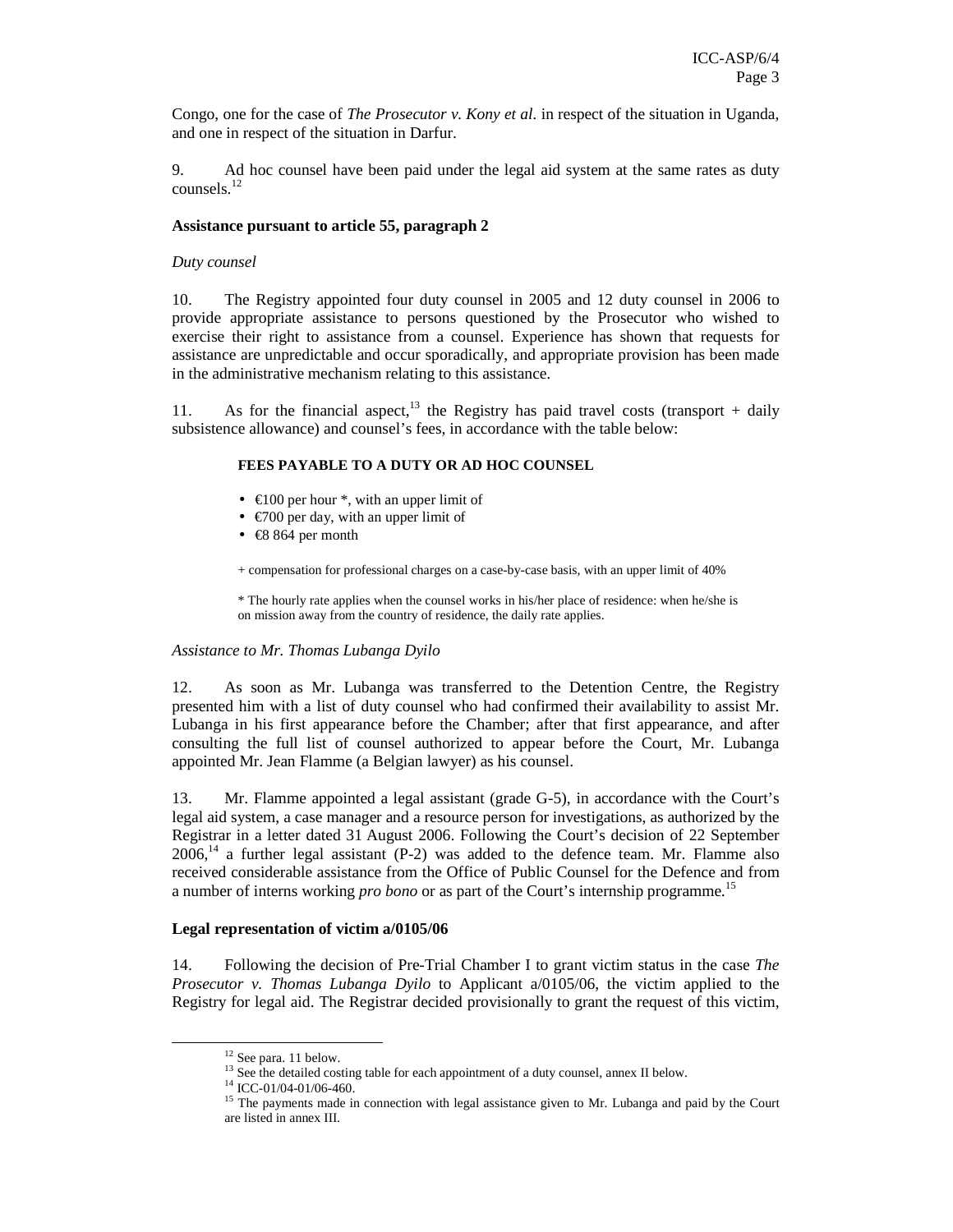a completely indigent minor, and to assume the costs of intervention by one counsel, Ms Carine Bapita, in the confirmation of charges hearing.

### **III. Evaluation of the implementation of the existing system of legal aid paid by the Court**

15. After just over two years of operation, some 20 counsel have been appointed in various capacities under the existing system. It has now become necessary for the Registry to conduct a critical appraisal of the existing system.

16. This appraisal covers both the assistance provided for duty and ad hoc counsel and that provided for counsel appearing in a case to assist a person requesting legal aid paid by the Court.

17. In respect of ad hoc and duty counsel, experience has shown that the existing system has not posed any particular problems to date and could continue as it is, except for the need to review the automatic payment of compensation for professional charges.

18. In respect of interventions by counsel appearing in substantive matters on behalf of persons requesting legal aid paid by the Court, experience has shown that the existing system, as it has operated in actual proceedings before the Court, and especially in the case of *The Prosecutor v. Thomas Lubanga Dyilo*, has revealed a need for the Court to respond to the influence of certain factors on the capacity of the person appearing before the Court and his/her defence team to conduct the defence appropriately. Three of these factors should be particularly emphasized, namely short time limits in proceedings, intervention by victims in the proceedings and the Court's electronic system for the disclosure of materials.

### **Time limits in proceedings**

-

19. The time limits for interlocutory appeals<sup>16</sup> and the filing of responses are short. In principle, the time limit for an appeal is five days for filing the notice of appeal and 21 days for filing the brief in support of the appeal. The time limit for responding to a document filed by a participant is 21 days and the time limit for replies is 10 days.<sup>17</sup> The time limit for filing observations<sup>18</sup> on applications for participation by victims has generally been 15 days, except for those relating to the participation of Applicants VPRS 1 to VPRS 6, which were set at 10 days.<sup>19</sup> It should be noted that these short time limits for appeals are not confined to proceedings before the Court: they are also a characteristic of all national legal systems. Moreover, they apply equally to all the participants in the proceedings.

### **Intervention by victims in the proceedings**

20. In the case of *The Prosecutor v. Thomas Lubanga Dyilo*, there were 74 requests to participate in the proceedings, and the defence was required to comment on those applications within 10-15 days. The time required to prepare these observations is an additional burden on the defence, which also has to observe time limits imposed in relation to other issues.

<sup>&</sup>lt;sup>16</sup> See the combined provisions of Rules 154 and 155 of the Rules of Procedure and Evidence and Regulation 64 of the Regulations of the Court.

<sup>&</sup>lt;sup>17</sup> See Regulation 34 of the Regulations of the Court.

<sup>&</sup>lt;sup>18</sup> Decisions authorizing the submission of observations on applications for participation by victims in a case have generally stipulated a time limit of 15 days. See documents ICC-01/04-01/06-107 of 18 May 2006, ICC-01/04-01/06-270 of 4 August 2006 and ICC-01/04-01/06-494 of 29 September 2006.

<sup>19</sup> See document ICC-01/04-01-06-58 of 28 March 2006.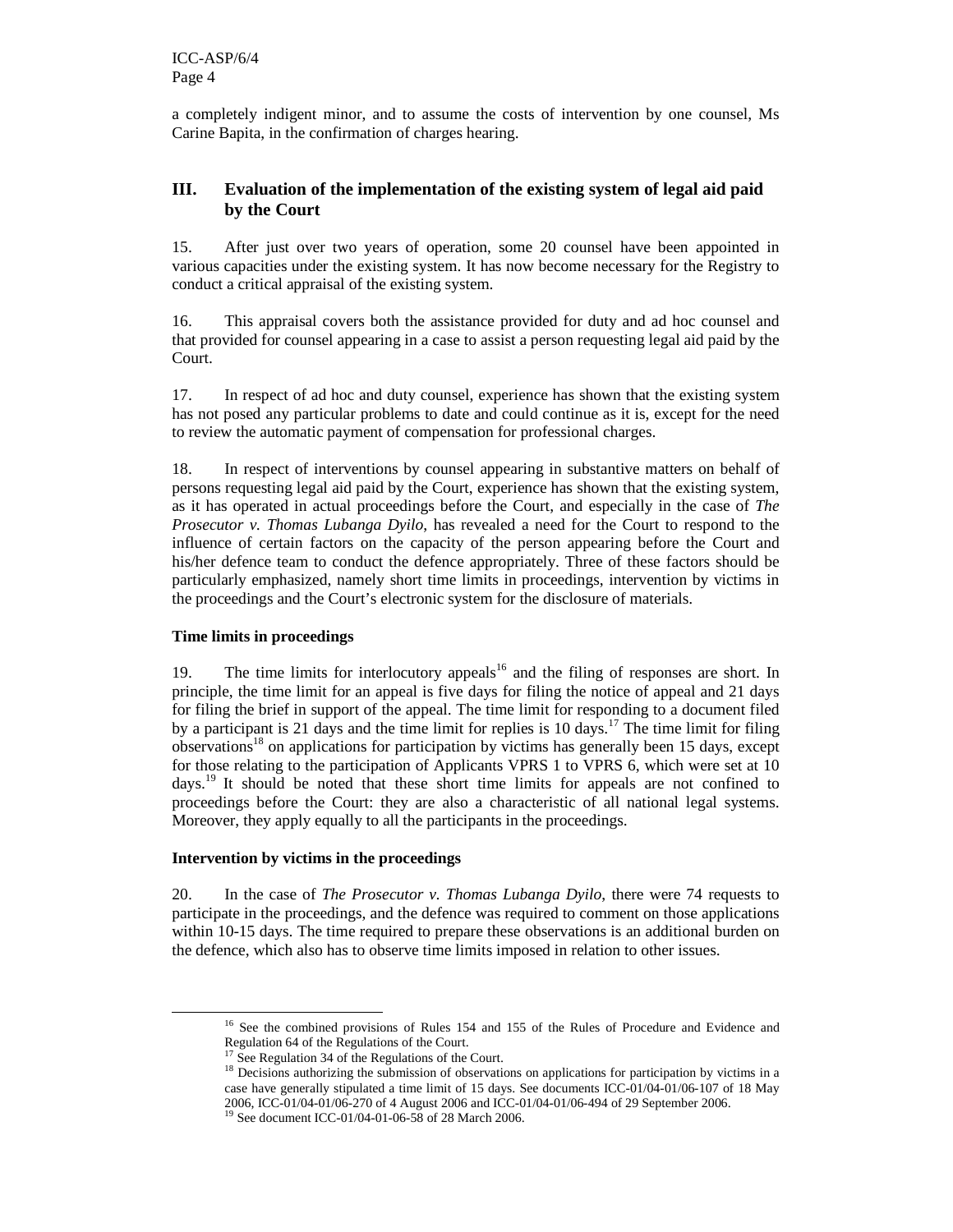### **The electronic system for disclosure of materials between participants**

21. Because the "eCourt" system introduced by the Court was new to counsel, it seems to have caused them a number of practical problems at first, although the Court has introduced a system giving access to the necessary applications in order to facilitate counsel's work in the "eCourt" environment. Nevertheless, this electronic system not only requires special training for members of the teams in certain applications or software packages, but also calls for qualified staff within the teams who will transmit and manage all the case documents exchanged by participants in the proceedings.

22. The impact of all these factors may be reduced in future, since procedures, and especially the electronic disclosure system, will have been perfected in the course of this case, the first to come before the Court.

23. It should be emphasized that the experience acquired to date is mainly confined to the pre-trial phase of a single case brought before the Court, and to three situations. Clearly, it will be possible to draw more specific conclusions when the Court has considered one or more cases from the investigation phase to the final decision on appeal. These conclusions may, in due course, lead to a revision of the existing system and, if necessary, changes to some provisions of the Rules of Procedure and Evidence, the Regulations of the Court and/or the Regulations of the Registry.

### **IV. Proposed amendments to the existing system**

24. In the short term, the question has arisen whether specific and limited amendments should be made to the existing system, without implying any change to the regulatory framework and taking due account of the principles of equality of arms, objectivity, transparency, flexibility and economy.

25. The amendments proposed are intended to resolve the difficulties described above. During the pre-trial stage in the case of *The Prosecutor v. Thomas Lubanga Dyilo,* it became clear that the needs of the teams may change as the proceedings continue. In order to guarantee an appropriate response to such changes, and with a view to adopting objective criteria which will avoid arbitrary judgments by any party, it is proposed that the following elements of the existing system should be adapted: the composition of teams, the budget for investigations, statements by expert witnesses, determination of the salary of each member of counsel teams, compensation for professional charges and payment procedures.

26. In identifying the proposed amendments, the Registry took into account the contribution of counsel who submitted comments on the operation of the existing system, particularly counsel in the case of *The Prosecutor v. Thomas Lubanga Dyilo*; the documents prepared for various purposes by lawyers' associations, including the International Bar Association and the International Criminal Bar; the experience of the ad hoc tribunals and the lessons learned from the missions undertaken by Registry staff to London and Madrid to exchange experiences with the institutions responsible for the management of legal aid programmes.

27. The Registry distributed an initial working paper to a number of partners both internal and external to the Court, and held a meeting to discuss the proposals. This one-day meeting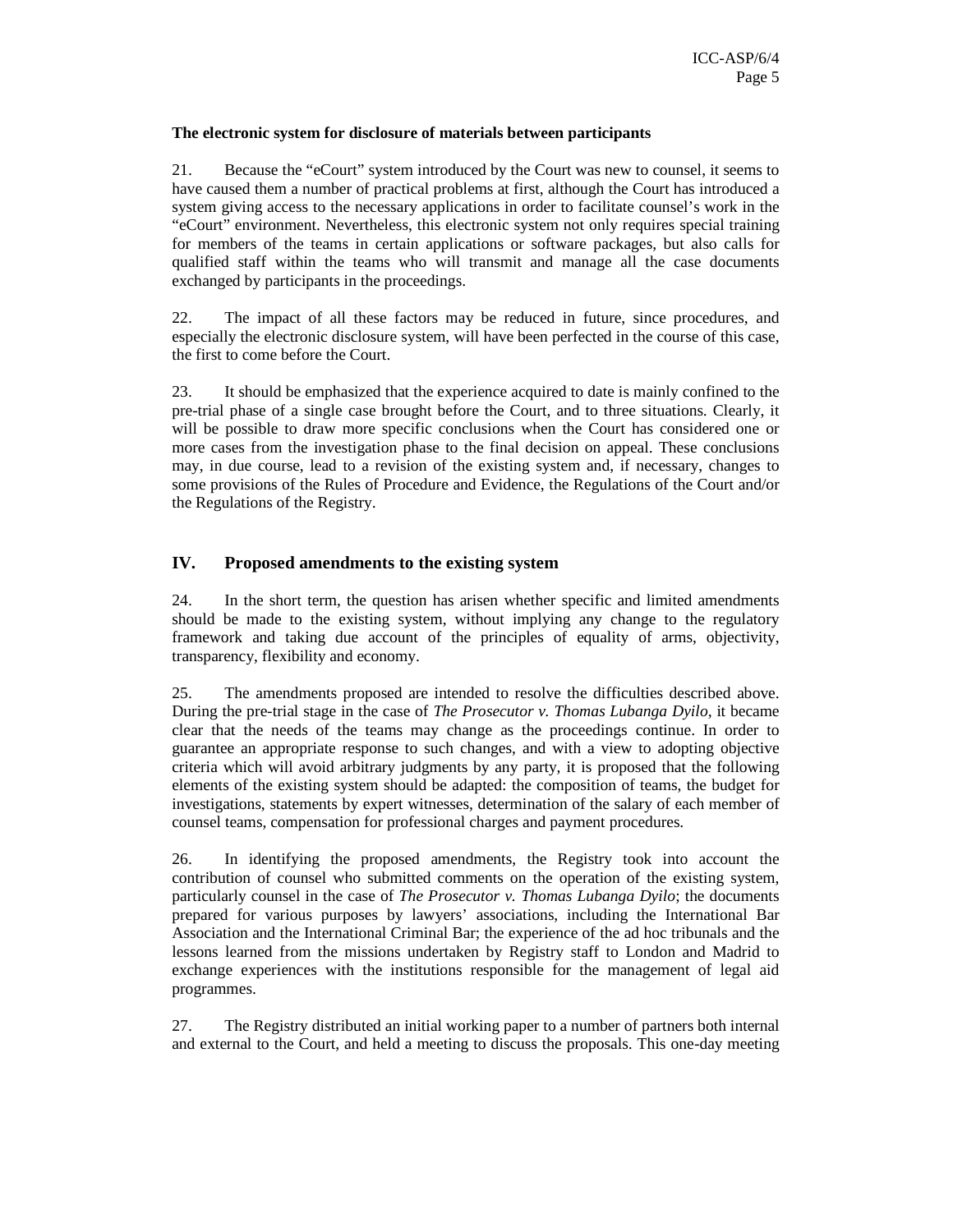took place at the Court's headquarters on 23 February 2007, and all the participants' ideas were taken into consideration, wherever possible, in the preparation of this report.<sup>2</sup>

28. This report may be amended in the light of the final consultation with counsel, which is scheduled to take place on 28 and 29 March 2007. The issue of compensation for professional charges will be dealt with in an addendum to this report, which will be submitted to the Committee in the very near future.\*

#### **Amendments applicable solely to the defence**

### *Composition of teams*

29. No change is planned to the times when the counsel will act alone, as provided for in the existing system.

*Times when counsel will act alone (see annex IV: phases 1 and 4 of the proceedings):* 

- Assistance provided for a person undergoing questioning by the Prosecutor's Office (duty counsel)
- Ad hoc counsel representing the general interests of the defence
- The period between the closing arguments and the judgment.

It should be made clear that counsel may receive assistance from the Office of Public Counsel for the Defence at these times.

Likewise, legal aid paid by the Court does not, in principle, cover proceedings brought before national jurisdictions on the basis of article 59 of the Statute to seek a ruling on arrest proceedings in the custodial State before the person concerned is surrendered to the Court.

30. The description of the teams laid down in the existing system is to be simplified. Instead of describing the composition of the team in detail at every stage of the proceedings, it is proposed that a core team should be appointed, which would operate throughout the proceedings, with the exception of the two periods when counsel acts alone. This core team would be supplemented by additional resources during the trial phase.

31. The inclusion of a legal assistant in the core team during the pre-trial phase would further simplify the composition of the teams, and would also respond to some of the needs which have become apparent in practice.

32. This core team would be supplemented during the proceedings by additional resources, some automatically provided and some varying in accordance with certain parameters which may influence counsel's workload.

- *a) Core team (see annex IV: phases 2, 3 and 5 of the proceedings)* 
	- 1 counsel (remuneration corresponding to the salary of a trial lawyer in the Office of the Prosecutor, P-5)

<sup>&</sup>lt;sup>20</sup> The list of associations and units of the Court which received the document, the participants in the meeting and the written contributions received are contained in annex VII. The full record of the meeting will be available very soon. An additional consultation will take place during the annual seminar organized by the Registry for the counsel on the list. This seminar will be held on 28 and 29 March 2007, and its conclusions may lead to minor changes in this report.

<sup>\*</sup> See annex VIII.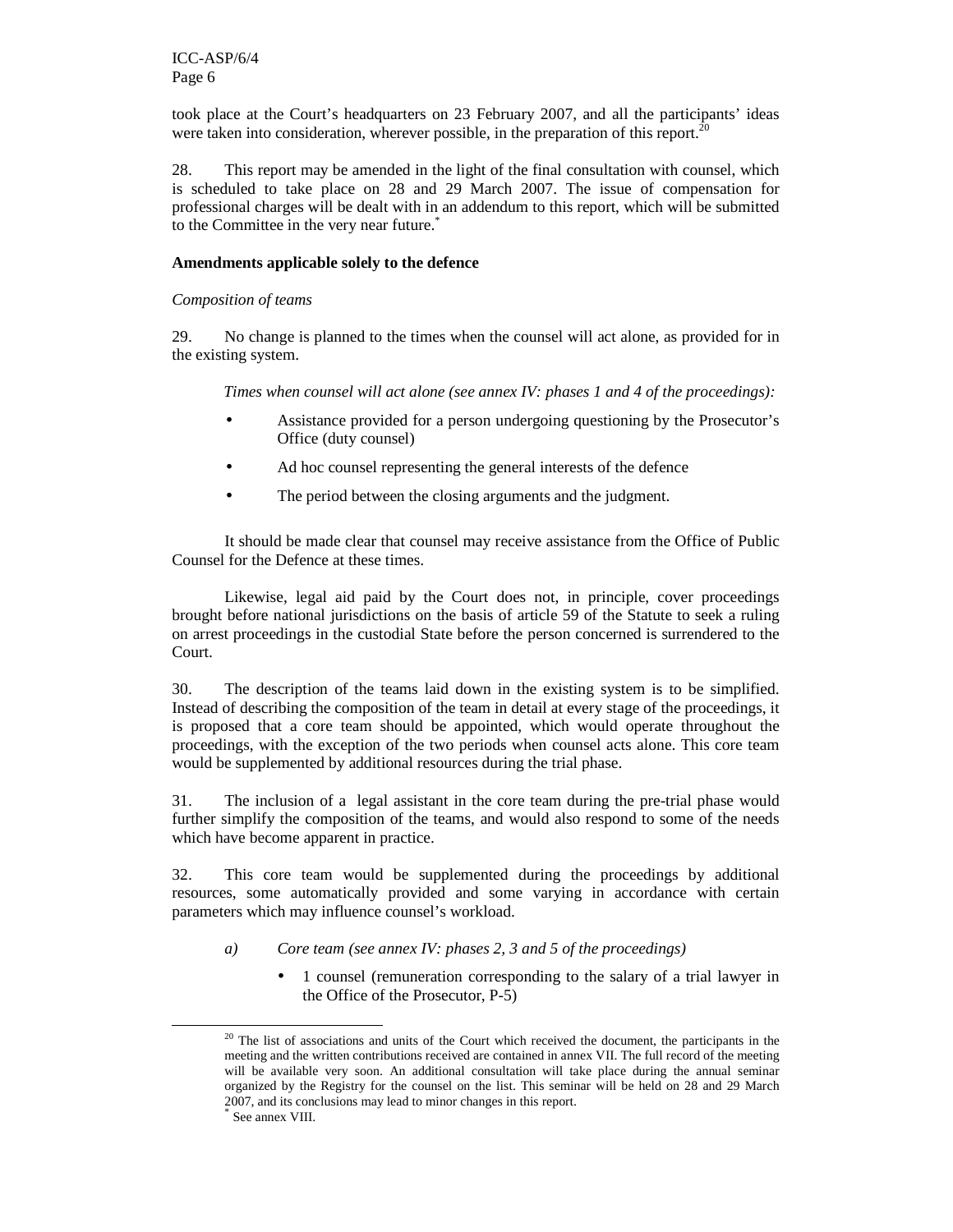- 1 legal assistant (remuneration corresponding to the salary of an associate legal officer in the Office of the Prosecutor, P-2; provided in the existing system only in the trial and appeal phases)
- 1 case manager (remuneration corresponding to the salary of a case manager in the Office of the Prosecutor, P-1; "assistant" in the existing system)
- *b) Additional resources automatically provided during the trial phase (see annex IV: phase 3 of the proceedings)* 
	- 1 associate counsel (remuneration corresponding to the salary of an associate trial lawyer in the Office of the Prosecutor, P-4; "legal adviser" in the existing system), who would begin work as soon as a definite decision had been taken relating to the confirmation of charges. This would allow the associate counsel sufficient time to become acquainted with the case before the trial begins.

33. It is intended that counsel will have the choice of using the resources allocated for the recruitment of an associate counsel to recruit instead a legal assistant plus an assistant paid at a level equivalent to a general-service staff member (G-5), or two assistants paid at a level equivalent to P-1. Although these options would not incur any additional financial burden, the current system (recruitment of an associate counsel) seems the most appropriate, in view of the need to guarantee the quality of the representation accorded to the person receiving legal aid and to guarantee continuity of representation, particularly in the case of the withdrawal or temporary unavailability of counsel during the proceedings.

*c) Variable additional resources (see annex IV: phases 1, 2, 3 and 5 of the proceedings and annex V)* 

34. In view of the impossibility of predicting exactly which needs the team will need to meet in the course of the proceedings relating to a case, particularly in respect of interventions by victims, it is recommended that a formula should be established which will allow the additional resources allocated to the teams to be varied to match the sometimes considerable fluctuations which may occur during a case.

35. Without excluding other parameters which might justify the allocation of additional resources, the Registry has estimated and quantified a number of parameters in order to arrive at equivalences which would allow counsel to recruit additional assistants, who would be paid from the Court Contingency Fund. The unit adopted here is the "full time equivalent" (FTE), corresponding to the amount of work performed by a team member working full-time:

- (i) For each count submitted by the Prosecutor:  $0.025$  FTE (1 FTE = 40 counts)
- (ii) For each person submitting an application for participation in the proceedings:  $0.005$  FTE  $(1$  FTE = 200 persons)
- (iii) For each victim or group of victims whose application for participation in the case is accepted by the Chamber:  $0.02$  FTE (1 FTE = 50 victims)
- (iv) For every 3000 pages added to the case file by other participants: 0.1 FTE (1  $FTE = 30000 \text{ pages}$
- (v) For each 3000 pages submitted by the Prosecutor:  $0.1$  FTE (1 FTE = 30 000) pages)

36. A team's accumulation of FTE would entitle it to recruit additional staff in accordance with the following scale: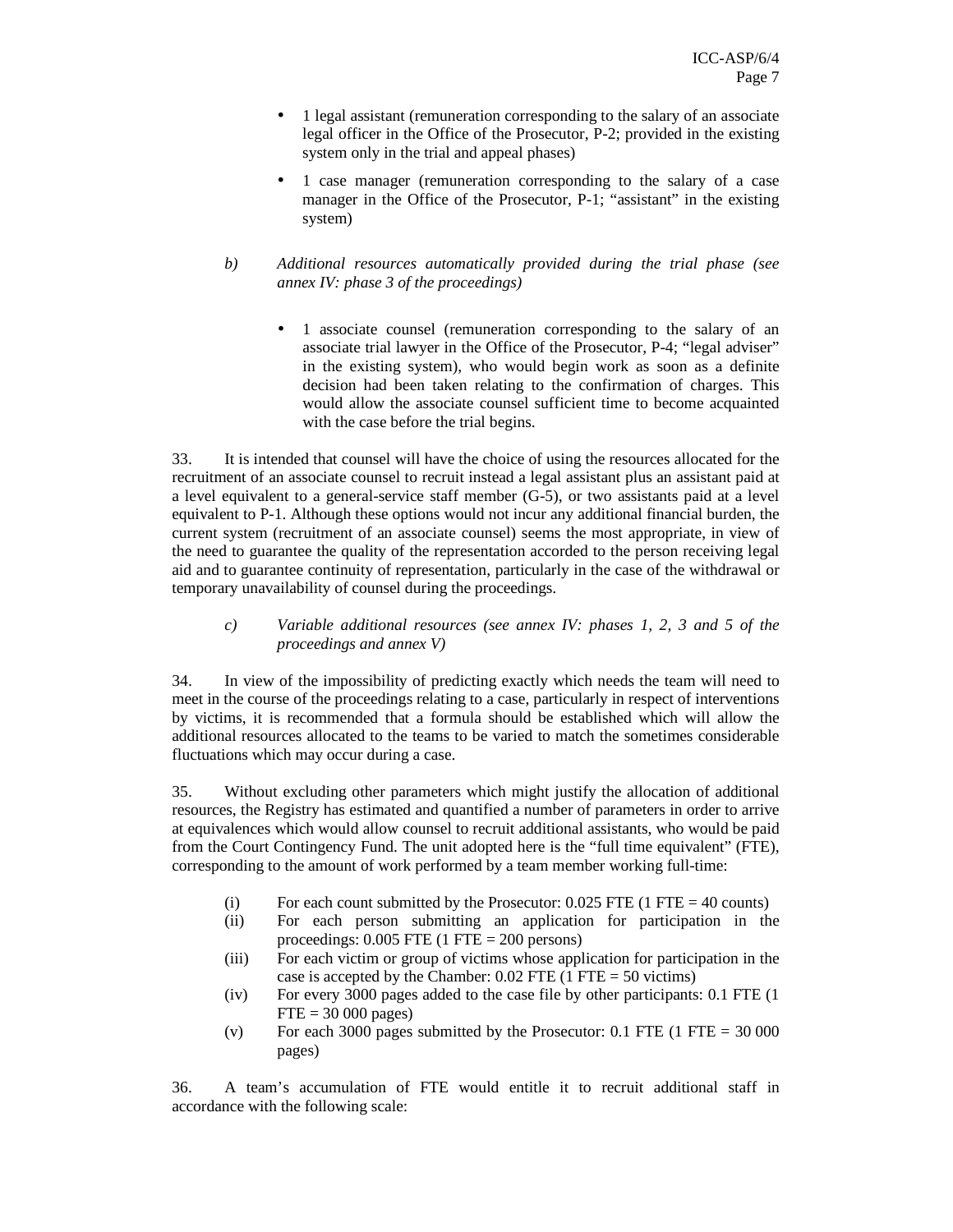- For each FTE: 1 legal assistant
- For each 3 FTE: 1 associate counsel

37. Counsel would be able to distribute the accumulated FTE as he/she chose in order to make up the team.

38. The choice of the FTE as the work unit for the flexible recruitment of additional members of staff into a team is consistent with the general approach adopted in the Court Capacity Model.<sup>21</sup> It gives the system the flexibility required to meet needs which arise in the course of the proceedings, while guaranteeing the necessary objectivity.

39. However, an excessive increase in the size of a team owing to an accumulation of FTE might make the financial burden disproportionate to the real needs, which could create problems of team management and overburden the financial resources of the Court. It is therefore planned to set a limit on the variable additional resources which could be allocated, in view of the limited resources assigned to the legal aid programme paid by the Court.

40. Moreover, the principle of variability of additional resources according to the above parameters presupposes that these resources will be reconsidered when the parameters are reduced or cease to have an impact on the defence's workload at a particular stage of the proceedings.

41. For instance, in the case of the "Count" parameter, if a warrant of arrest incorporating a number of charges which had justified a certain FTE was amended during the proceedings by an amount equivalent to one or more FTE, the variable additional resource(s) allocated to that case would be reduced.

42. In the same way, in the case of the parameter "Person submitting an application for participation in the proceedings", the variable resources allocated under that parameter would be reconsidered as soon as the Chamber had issued its decision on applications for participation.

43. The variable additional resources allocated under the other parameters could continue until the closing arguments before the Trial Chamber.

44. Variable additional resources would not be granted automatically. They would have to be specifically requested by counsel, who would have to justify the need for them, if necessary before an FTE had actually been accumulated for one of the parameters, in order to guarantee effective representation for the client.

45. The Registry is aware of the existence of other parameters, such as the nature of the charges and the form of responsibility of the person against whom proceedings are directed, which might substantially affect the work of the teams. However, at present it does not have enough relatively reliable evidence deriving from the operation of cases to allow an objective quantification of the impact of these parameters on the defence's work and their expression in terms of variable resources which might reasonably be required for an effective and efficient defence. If necessary, counsel could submit a request pursuant to regulation 83, paragraph 3, of the Regulations of the Court, and the Registrar would take an appropriate decision, with the assistance of the legal aid commissioners if necessary and always under the supervision of the Chamber, pursuant to regulation 83, paragraph 4.

<sup>21</sup> ICC-ASP/5/10.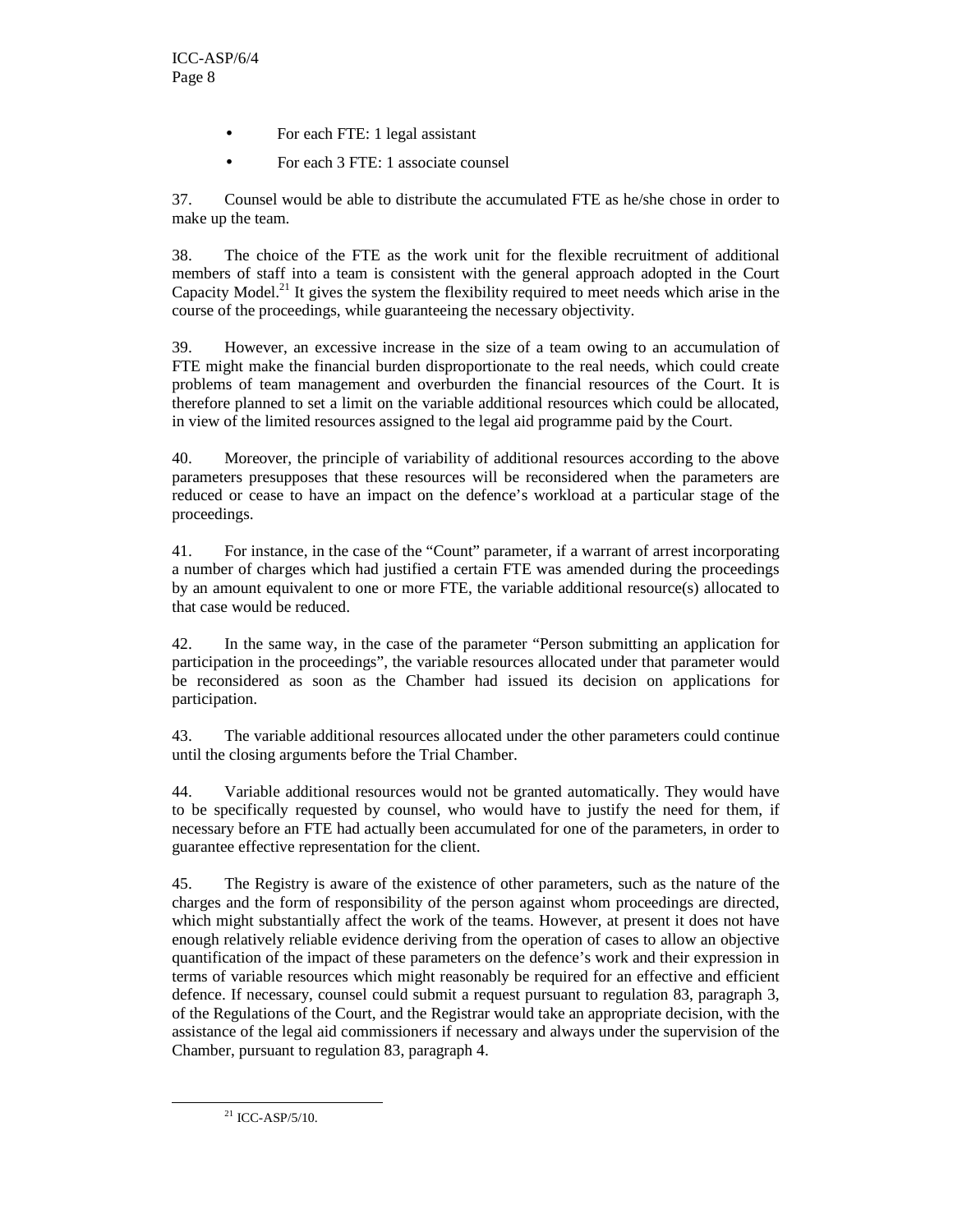#### *Budget for investigations*

46. In view of the need for the defence to undertake investigations to prepare for the confirmation of charges hearing, it seems appropriate to review the budget allocated to these activities in the existing system and to include the remuneration of the resource person provided for in regulation 139 of the Regulations of the Registry. In view of the tasks which this resource person might have to undertake and of the fact that the resource person is not a replacement for the professional investigator, it was considered that the applicable remuneration should be that of an assistant investigator (G-5) in the Office of the Prosecutor.

47. The budget of the existing system  $(\text{\textsterling}70\,138)$  is equivalent to 90 days' fees for one investigator ( $\epsilon$ 21 552, corresponding to the remuneration of an investigator in the Office of the Prosecutor, P-4), the remuneration of one resource person for the same period ( $\epsilon$ 14 616, corresponding to the remuneration of an assistant investigator in the Office of the Prosecutor, G-5), the daily subsistence allowance for the same period ( $\epsilon$ 20 970) and  $\epsilon$ 13 000 for travel costs. This budget is considered to be a core budget covering the day-to-day needs of the defence, including identifying potential witnesses and reaching a decision regarding their testimony, or acquiring relevant evidence for an average of 30 prosecution witnesses.

48. The sum allocated for fees and daily subsistence allowance in this core budget would be increased, particularly in the following cases and under the following conditions:

• For each supplementary witness called by another participant: 0.5 day of investigations;

Travel costs would be increased at the following rate:

- For every 10 days of additional investigations: one national/regional trip;
- For every 30 days of additional investigations: one intercontinental trip.

Unlike the variable additional resources allocated for extra team members, no upper limit would be imposed on the parameter governing additional days of investigation. As indicated above in the context of human resources, $22$  other factors might have a substantial influence on the teams' investigation work. The Registry is fully aware of this fact, but at present it does not have enough relatively reliable evidence deriving from the operation of cases to allow an objective quantification of the impact of these parameters on the defence's work and their expression in terms of variable resources which might reasonably be required for an effective and efficient defence.<sup>23</sup> Counsel in need of additional resources could always submit a request to that effect under regulation 83, paragraph 3, of the Regulations of the Court.

### *Missions by team members (other than investigators or resource persons, or missions undertaken by other members of the team for the purposes of the investigation)*

49. The Registry has carefully studied the possibility of increasing the budget allocated for team expenses. It has been maintained that, during the trial phase, the level of travel expenses and daily subsistence allowance currently authorized will be insufficient to meet the teams' needs.

 $22$  See para. 43 above.

<sup>&</sup>lt;sup>23</sup> As suggested by a number of counsels' associations which submitted written contributions to the consultation on 23 February 2007.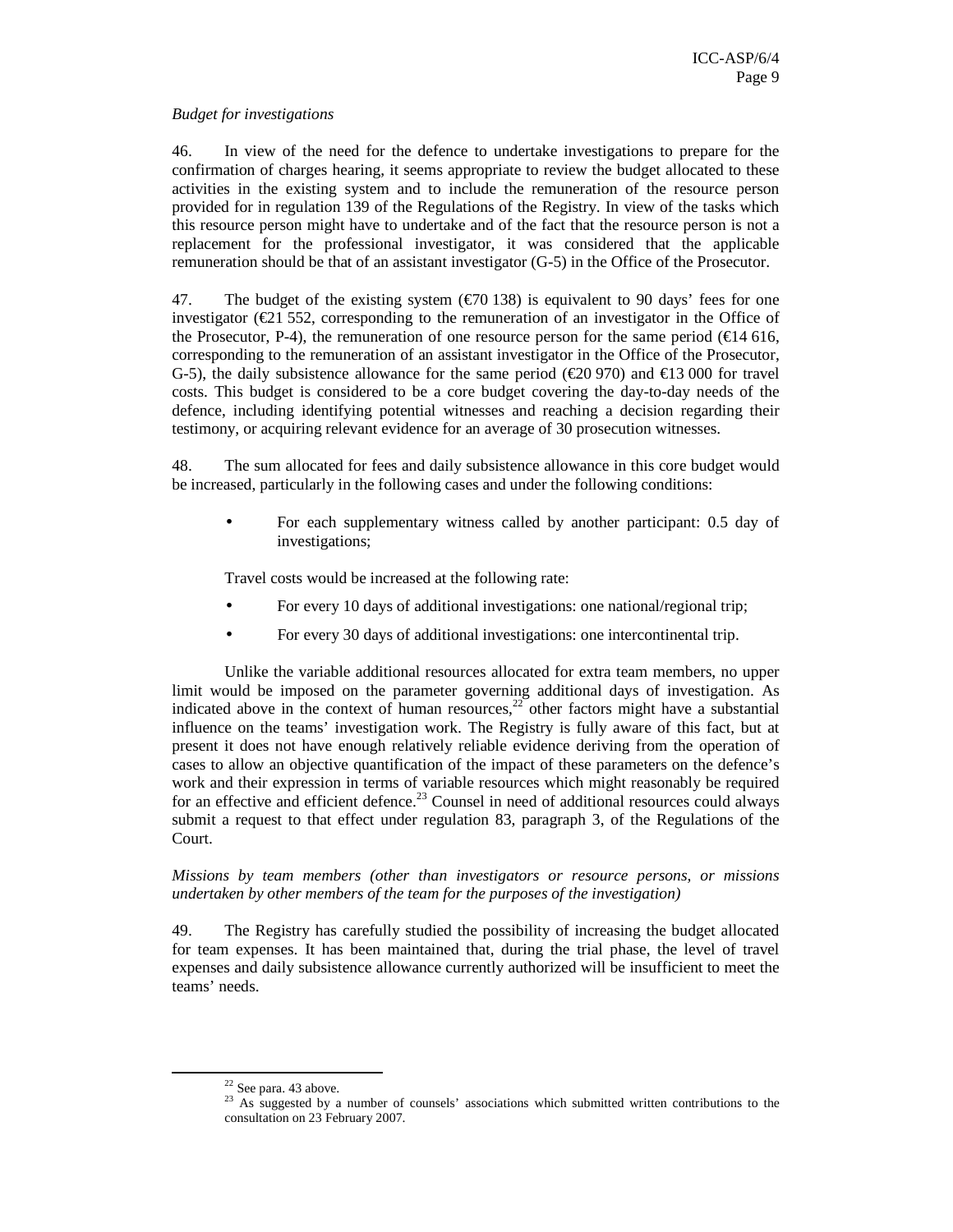50. Nevertheless, since computerized systems have been installed which allow these team members to access their independent network from home and to exchange documents and comments with complete security, it does not seem necessary to provide for this increase.

### *Expert witnesses*

51. As soon as an expert has been approved to give testimony by the Chamber, the payment of his/her fees and expenses is assumed by the budget allocated for that purpose by the Victims and Witnesses Unit.

### **Amendments applicable solely to victims**

52. To date, the Registrar has taken only one decision granting legal aid.<sup>24</sup> Experience gained from the situation of the Democratic Republic of Congo and the case *The Prosecutor v. Thomas Lubanga Dyilo* has shown that the participation of victims in the pre-trial phase, while permissible, is subject to procedural limitations.<sup>25</sup> The decisions about participation procedures taken by the Chambers of the Court in future will affect the resources which will need to be provided for the teams of legal representatives of victims and the requirements of investigation before and during the reparations phase.

53. Moreover, at any time the Chamber or the Registrar may deliver ad hoc decisions relating to the legal representation of victims, depending on the circumstances of the case. The legal aid system should, therefore, be in a position to respond effectively to these needs.

54. It should also be noted that legal aid for victims paid by the Court will take the form of common legal representation.

55. Consequently, owing to the absence both of established and confirmed jurisprudence on the procedures for participation by victims applying for legal aid paid by the Court and of sufficiently reliable parameters relating to this, it seems most appropriate to refrain, for the time being, from establishing a legal aid system specifically for victims in the pre-trial phase. For the trial phase, it is proposed in principle that legal aid paid by the Court should cover a core team, which will be reduced or increased at the Registrar's discretion in the light of the actual participation procedures decided by the Chambers and other relevant factors. This core team will consist of:

- 1 counsel  $(P-5)$
- 1 case manager ("assistant" in the existing system, P-1)

56. For the reparations phase, it is proposed that legal aid paid by the Court should cover a core team, which may be supplemented by additional resources at the Registrar's discretion and subject to the oversight of the Chamber. This core team will consist of:

 $\bullet$  1 counsel (P-5)

-

- $\bullet$  1 legal assistant (P-2)
- 1 case manager ("assistant" in the existing system, P-1)

57. The possibility of providing additional resources for the legal representation team could be considered in the following cases, among others: when the number of victims in the

 $^{24}$  Decision of the Registry dated 3 November 2006, ICC-01/04-01/06-650.

<sup>&</sup>lt;sup>25</sup> Decisions of the Pre-Trial Chamber I of 17 January 2006 (ICC-01/04-101), 22 September 2006 (ICC-01/04-01/06-4620 and 20 October 2006 (ICC-01/04-01/06-601).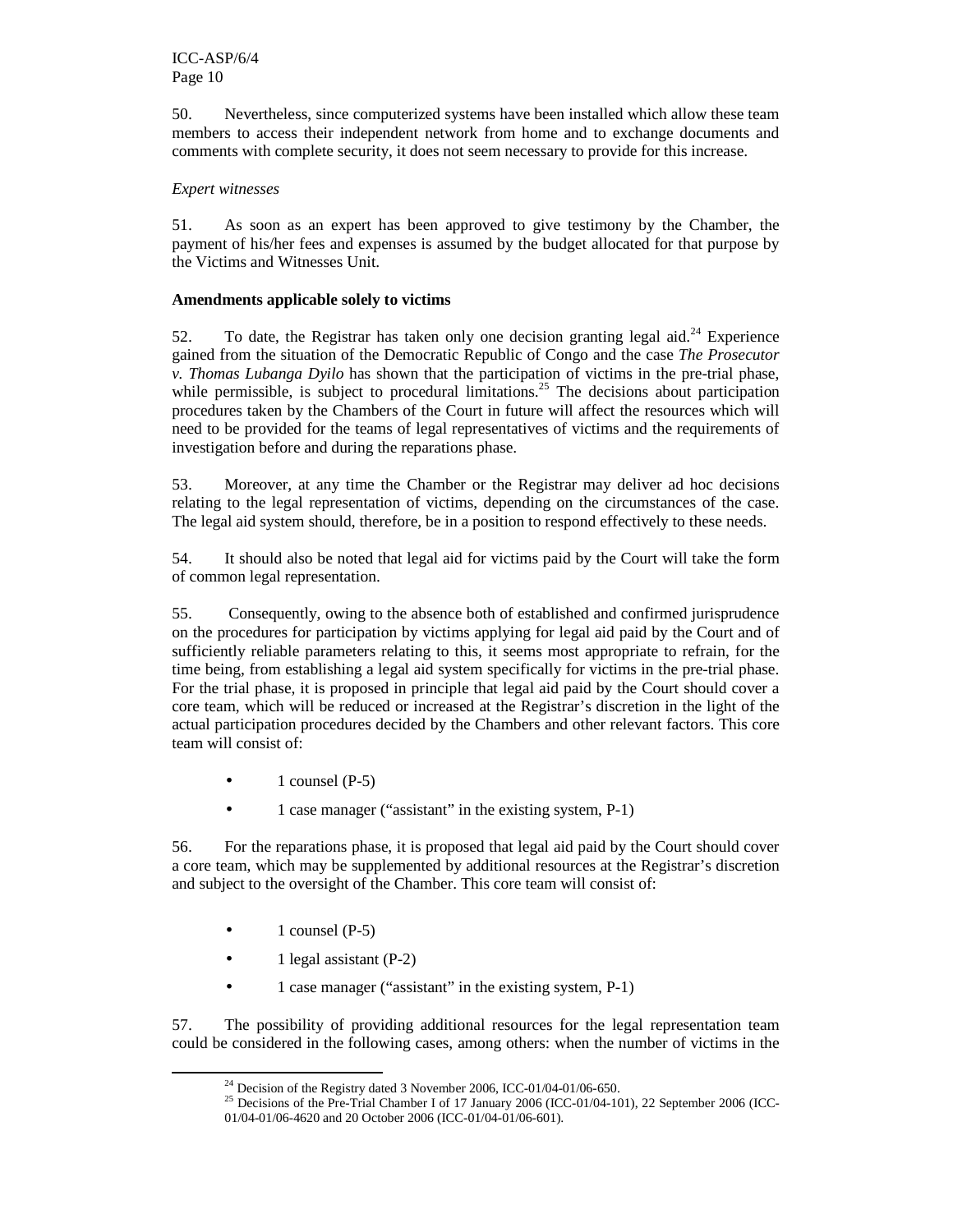group exceeds 50; when the reparation proceedings imply the need to request protective measures, pursuant to article 93, paragraph 1, of the Rome Statute; when the Chamber has decided that it will determine the extent of any damage.

#### *Budget for investigations*

58. The existing system makes no provision for a budget for investigations. However, it seems necessary to consider the allocation of a budget under this heading, particularly for all the issues arising in respect of reparations. It is proposed that a budget for investigations of  $\epsilon$ 43 752 euros should be allocated for the whole case, including the reparations phase. This budget is equivalent to 60 days' fees for one investigator  $(\text{\textsterling}17912,$  corresponding to the remuneration of an investigator in the Office of the Prosecutor, P-4), the daily subsistence allowance for the same period ( $\epsilon$ 15 840) and  $\epsilon$ 10 000 for travel costs.

### **Amendments applicable to both the defence and victims**

### *Determination of amounts to be paid*

59. The remuneration of all team members is determined using the remuneration of a staff member of the appropriate grade, at step V. The table of remuneration corresponding to each category of team member is contained in annex VI.

### *Payment procedures*

60. The practice adopted in principle by the Registry, namely to pay 60% of the fees of each team member after submission of the statement of hours worked, and the remaining 40% at the end of each phase or every six months, has been strongly opposed by Mr. Lubanga's defence counsel.

61. This practice is not used at the International Criminal Tribunal for Rwanda (ICTR) and it is different from the one used at the International Criminal Tribunal for the former Yugoslavia (ICTY), where team members were paid 80% of their remuneration at the end of each month. However, this possibility was also opposed by counsel, who called for similar treatment to that given to members of the Office of the Prosecutor, who are paid their remuneration in full every month.

62. Although this is a simplistic argument, it appears that, since the current percentage paid is the lowest of all the international criminal jurisdictions, there are grounds for amending the practice.

63. It is therefore proposed that the percentage laid down in the existing system should be reconsidered. In future, 75% of fees would be paid on receipt of the statement of hours worked, and the remaining percentage at the end of every phase or every six months, after a review of the implementation of the plan of action initially approved by the Registry.

64. Payment of the total sum due would make it very difficult or even impossible for the Registry to exercise oversight over the use of the funds paid to the legal teams, to ensure the reimbursement of sums paid to members in error or to ensure the return of the case file if counsel withdraws from the case.

65. However, this payment procedure would apply only to counsel and associate counsel. The other team members will be paid their remuneration in full on receipt of the corresponding statement of hours worked. Moreover, in the period from the effective start date of the trial, as fixed by the Trial Chamber, to the closing arguments, this procedure will not apply, and all team members will be paid their remuneration in full.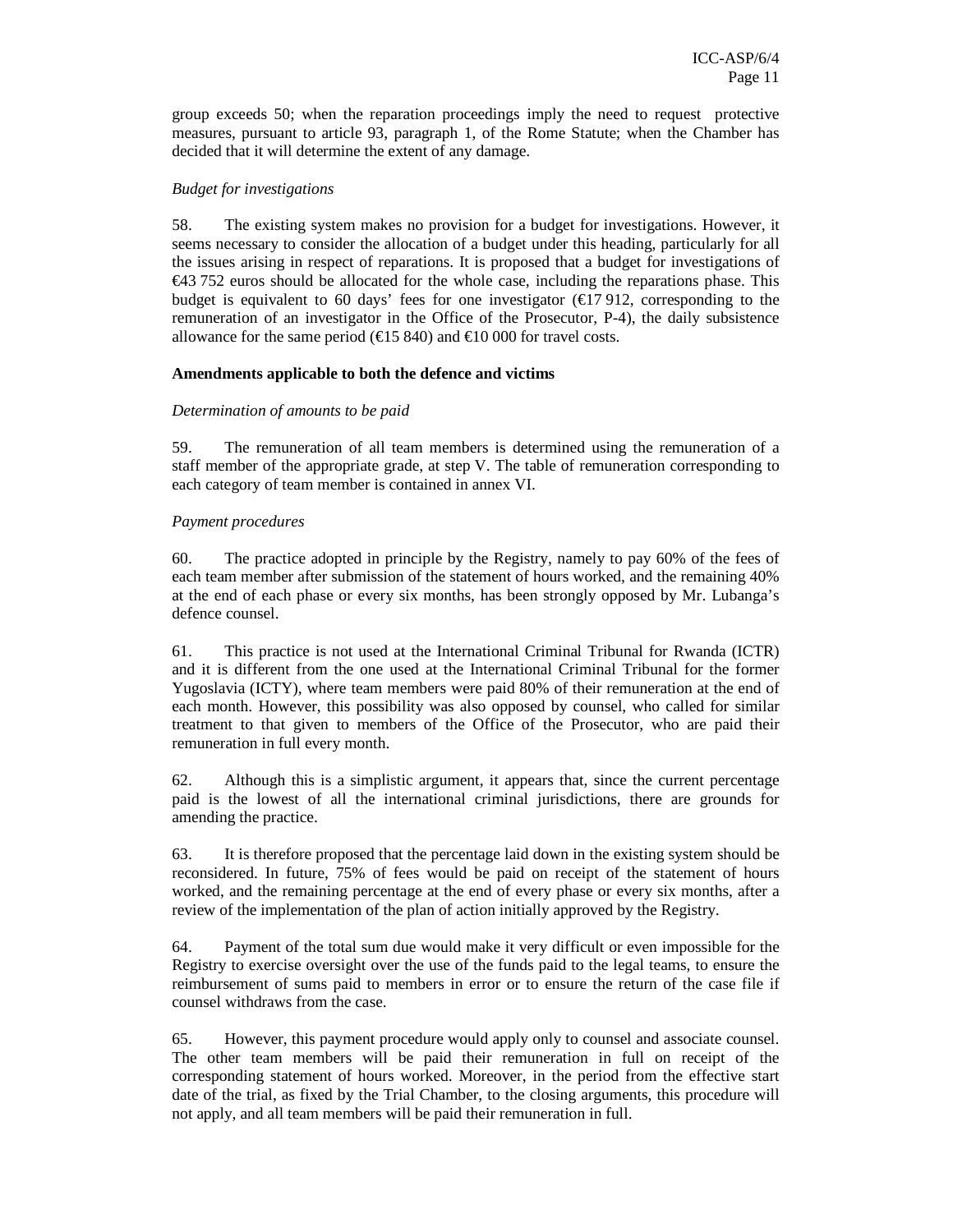66. In all cases, the existing system provides for intervention by legal aid commissioners, whose participation will provide an appropriate guarantee of oversight over the need for, and the reasonableness and effectiveness of, activities undertaken by counsel which are financed from a publicly funded programme.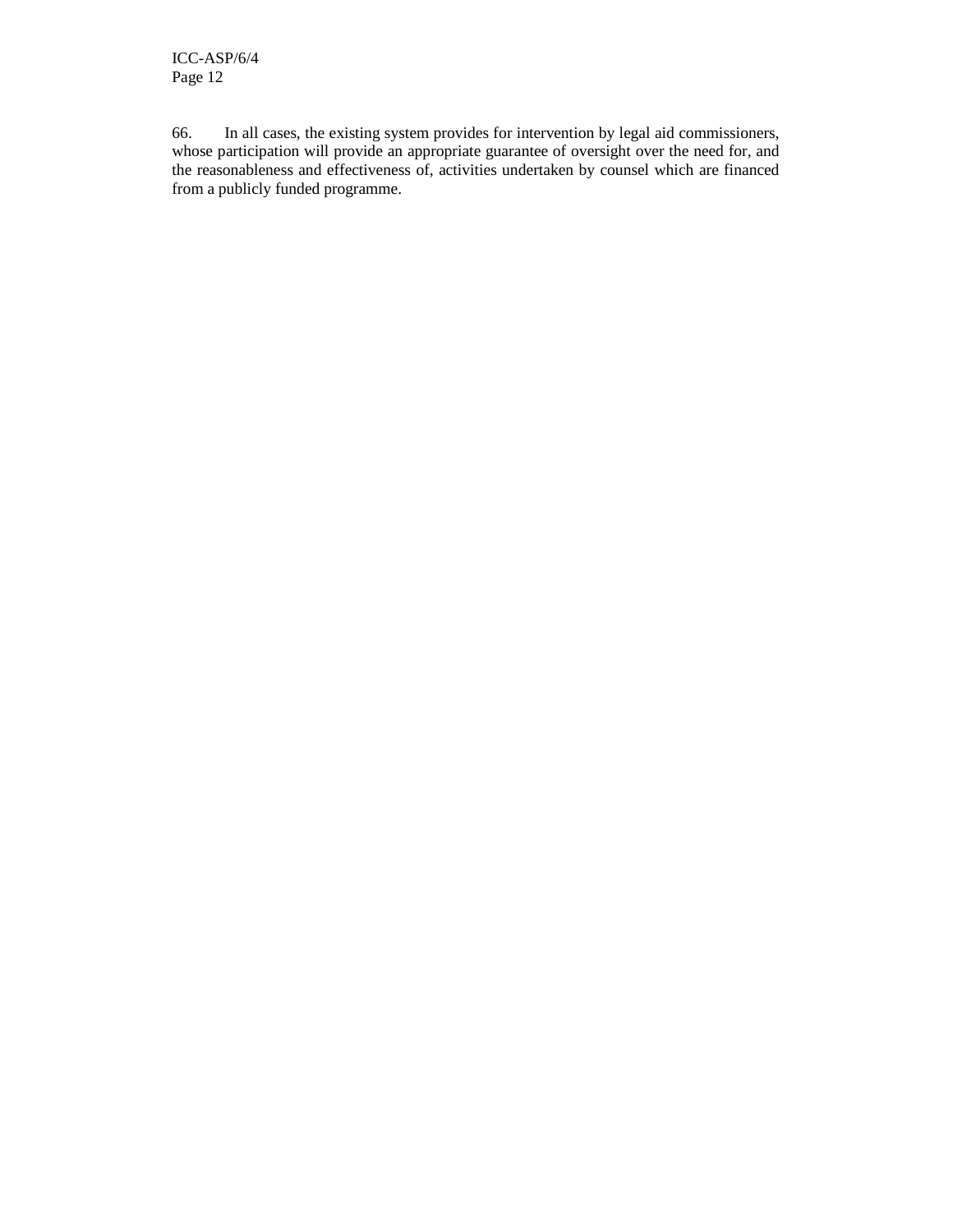## **Annex I**

## **Amendment to the principles governing the determination of indigence**

### **1) Basis for the assessment of living expenses**

When assessing the needs of persons dependent on the applicant, the Registry will base its calculations on the following sources, in order of priority:

- a) Official statistics relating to living expenses in the State of residence of each dependant;
- b) Official statistics published by the International Civil Service Commission;
- c) Other statistics relating to living expenses in the dependants' place of residence;
- d) The rate of daily subsistence allowance set by the International Civil Service Commission for stays lasting more than one month.

### **2) Exclusion of certain assets**

- *Residence belonging to the applicant:* the estimated rental value would be deducted from the estimated needs of the dependants living there; if the rent was higher than the needs of those persons, the difference would be treated as a disposable asset of the applicant;
- *Residence belonging to a dependant:* the estimated rental value would be deducted from the estimated needs of the person in question (and, if necessary, those of other dependants living with the latter) up to the estimated value of those needs; $<sup>1</sup>$ </sup>
- *Furnishings*: the Registry considers that the approach described in the reference document will achieve the proposed aim;
- *Vehicles:* no vehicle which, in the opinion of the Registry, was of a lavish or ostentatious nature could be excluded.

<sup>&</sup>lt;sup>1</sup> The Registry considers that, unless ownership of the property in which a dependant resides has been fraudulently transferred to that dependant, it cannot be considered to be part of the assets of the applicant.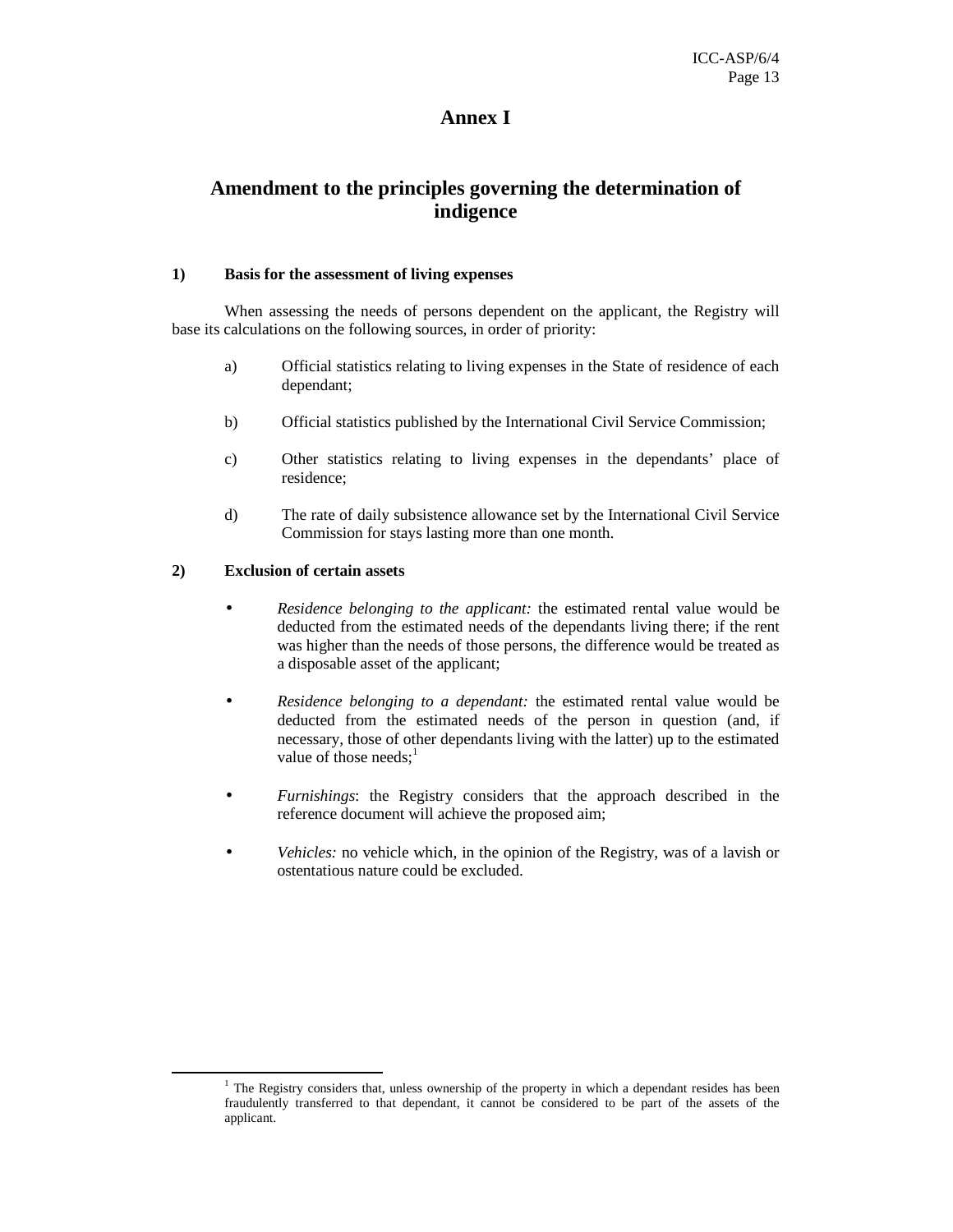# **Annex II**

# **Cost of each appointment of a duty counsel or ad hoc counsel up to 1 March 2007**

| <b>Reference number of appointment</b> | Cost      |
|----------------------------------------|-----------|
| 01/05                                  | 2918.51   |
| 02/05                                  | 7 700.00  |
| 03/05                                  | 2616.00   |
| 01/06                                  | 6.080.00  |
| 02/06                                  | 5 255.83  |
| 03/06                                  | 2 550.00  |
| 04/06                                  | 12 434.68 |
| 05/06                                  | 7 168.62  |
| 06/06                                  | 4 204.22  |
| 07/06                                  | 10 321.66 |
| 08/06                                  | 5 210.51  |
| 09/06                                  | 9 575.28  |
| Total                                  | 76 035.31 |

| Year         | Cost         |
|--------------|--------------|
| 2005         | 13 2 3 4 .51 |
| 2006         | 62 800.80    |
| <b>Total</b> | 76 035.31    |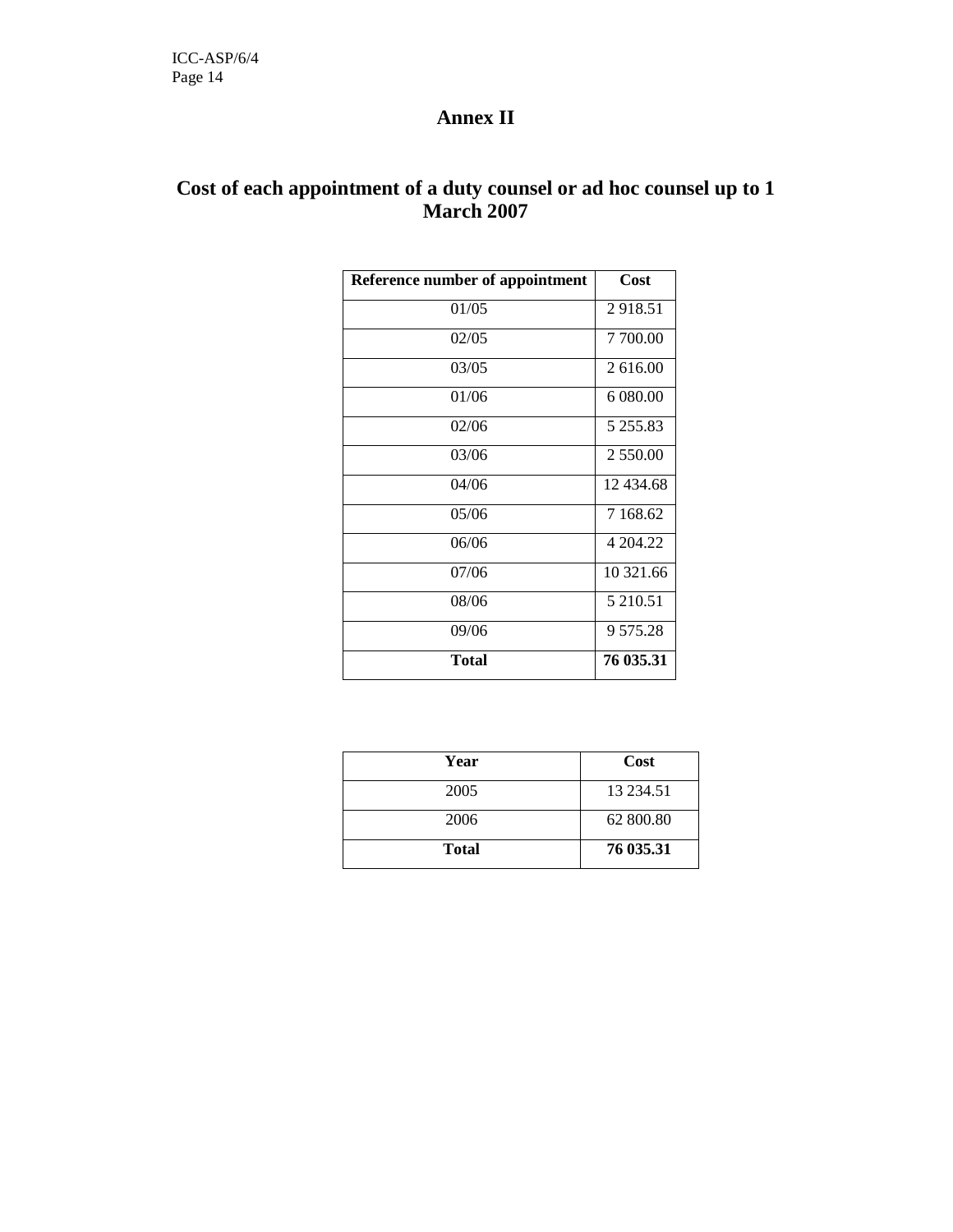# **Annex III**

# **Details of payments made to Mr. Thomas Lubanga Dyilo's defence team up to 1 March 2007**

| Fees – Counsel                          | $96484.14 \in$   |
|-----------------------------------------|------------------|
|                                         |                  |
| Fees – Legal assistant                  | 32 467.56 €      |
|                                         |                  |
| Fees – Assistant (case manager)         | $17603.67 \in$   |
|                                         |                  |
| Fees – Resource person                  | $18,560.00 \in$  |
|                                         |                  |
| Travel costs (excluding investigations) | $29\,429.90 \in$ |
|                                         |                  |
| Travel costs (investigations)           | $27337.61 \in$   |
|                                         |                  |
| Total                                   | 221 882.88 €     |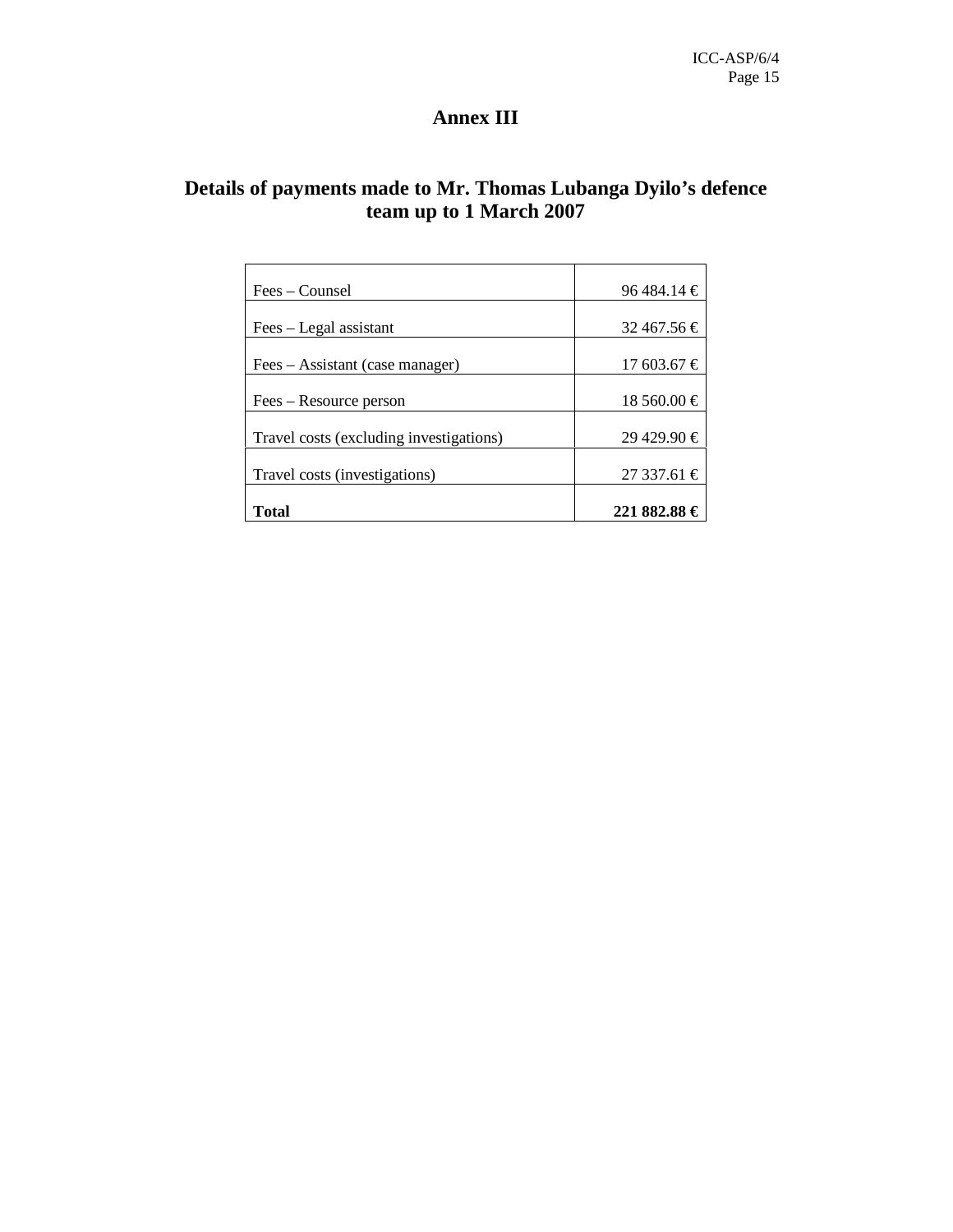## **Annex IV**

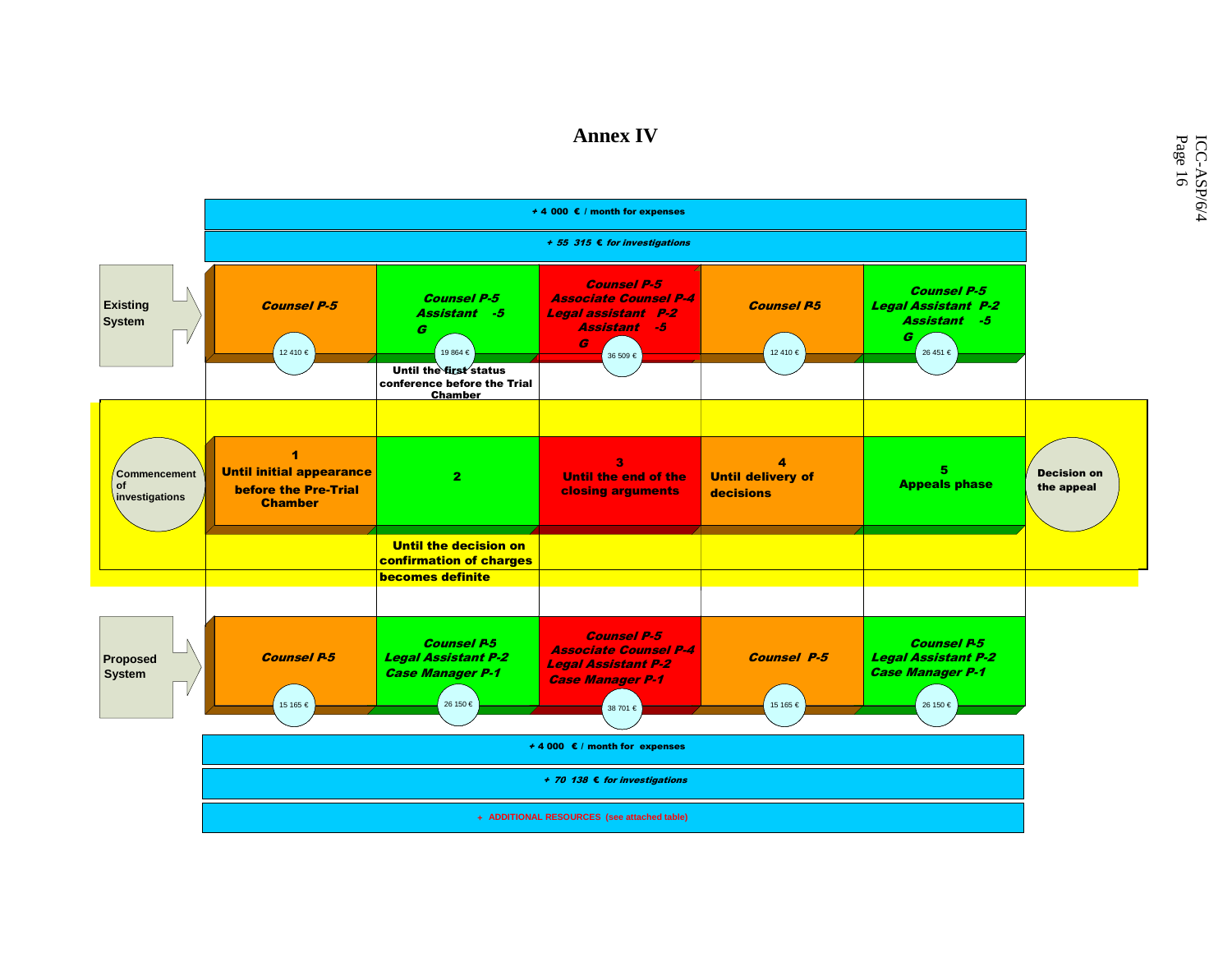

**Annex V**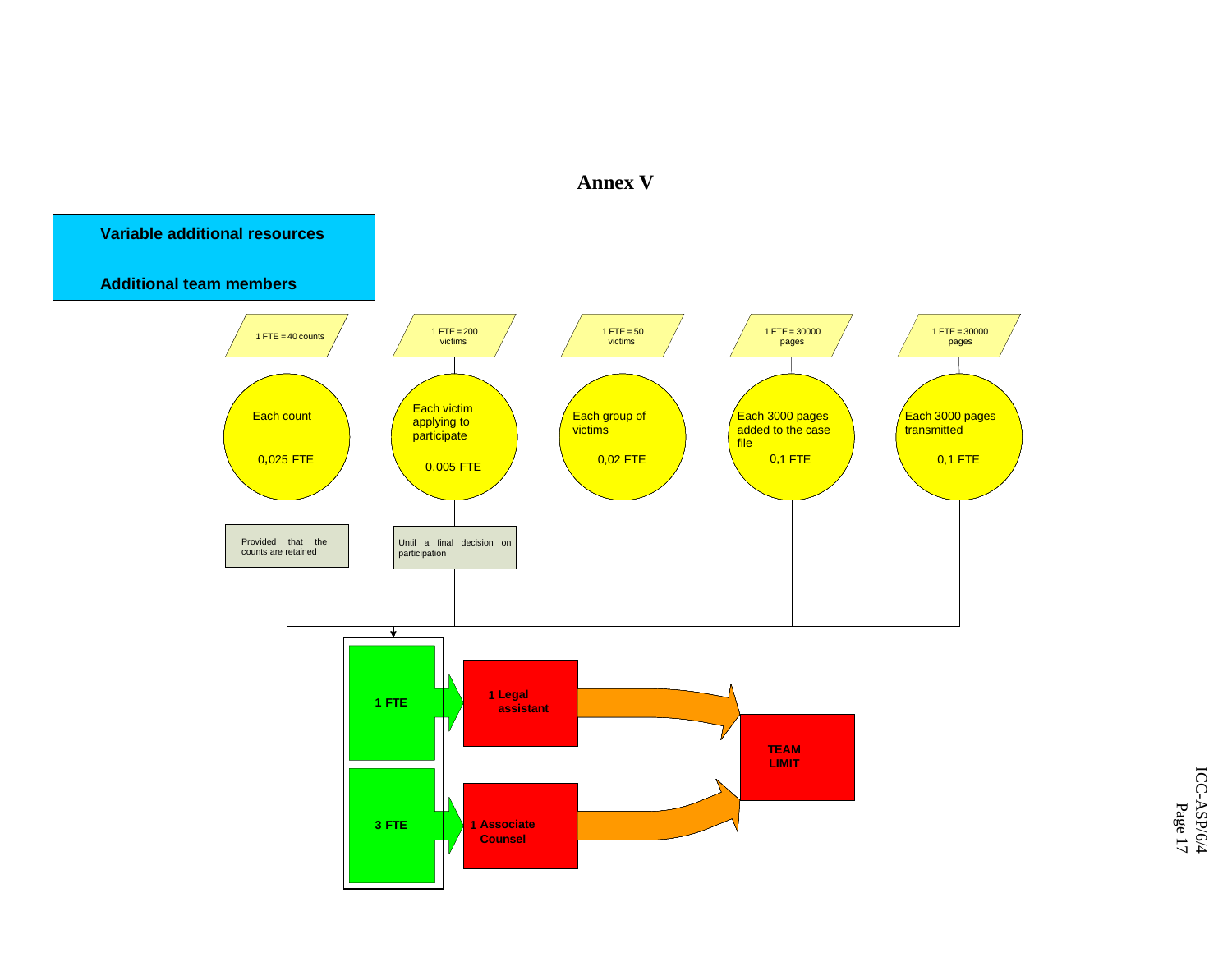-

# **Annex VI**

| Category                                               | <b>Equivalent category in</b><br>the Office of the<br><b>Prosecutor</b> | <b>Remuneration under</b><br>the existing system  | <b>Proposed</b><br>remuneration <sup>2</sup> |
|--------------------------------------------------------|-------------------------------------------------------------------------|---------------------------------------------------|----------------------------------------------|
| Counsel                                                | Senior Trial Lawyer,<br>Trial Division (P-5)                            | €8 864 / month                                    | €10 832 / month                              |
| Associate counsel                                      | Trial Lawyer, Trial<br>Division (P-4)                                   | €7 184 / month                                    | €8 965 / month                               |
| Legal assistant                                        | Associate Lawyer, Trial<br><b>Division</b><br>$(P-2)$                   | €4 705 / month                                    | €6.113 / month                               |
| Case manager                                           | Case manager $(P-1)$                                                    | $\text{\textsterling}3$ 454 / month( <b>G-5</b> ) | €4 872 / month                               |
| Criminal investigator<br>Investigator<br>$(P-4)$       |                                                                         | €7 184 / month                                    | €8 965 / month                               |
| Assistant investigator<br>Resource person<br>$(GS-OL)$ |                                                                         | €3 454 / month                                    | €4 047 / month                               |

# **Update of remuneration for each member of a team**<sup>1</sup>

<sup>&</sup>lt;sup>1</sup> See paras. 30, 45, 53, 55 above. These figures do not include any compensation for professional charges.<br><sup>2</sup> These figures have been calculated according to the gross pensionable salary of a staff member of the approp

at step V (see para. 56 above), taken from the United Nations system salary tables approved in the autumn of 2006.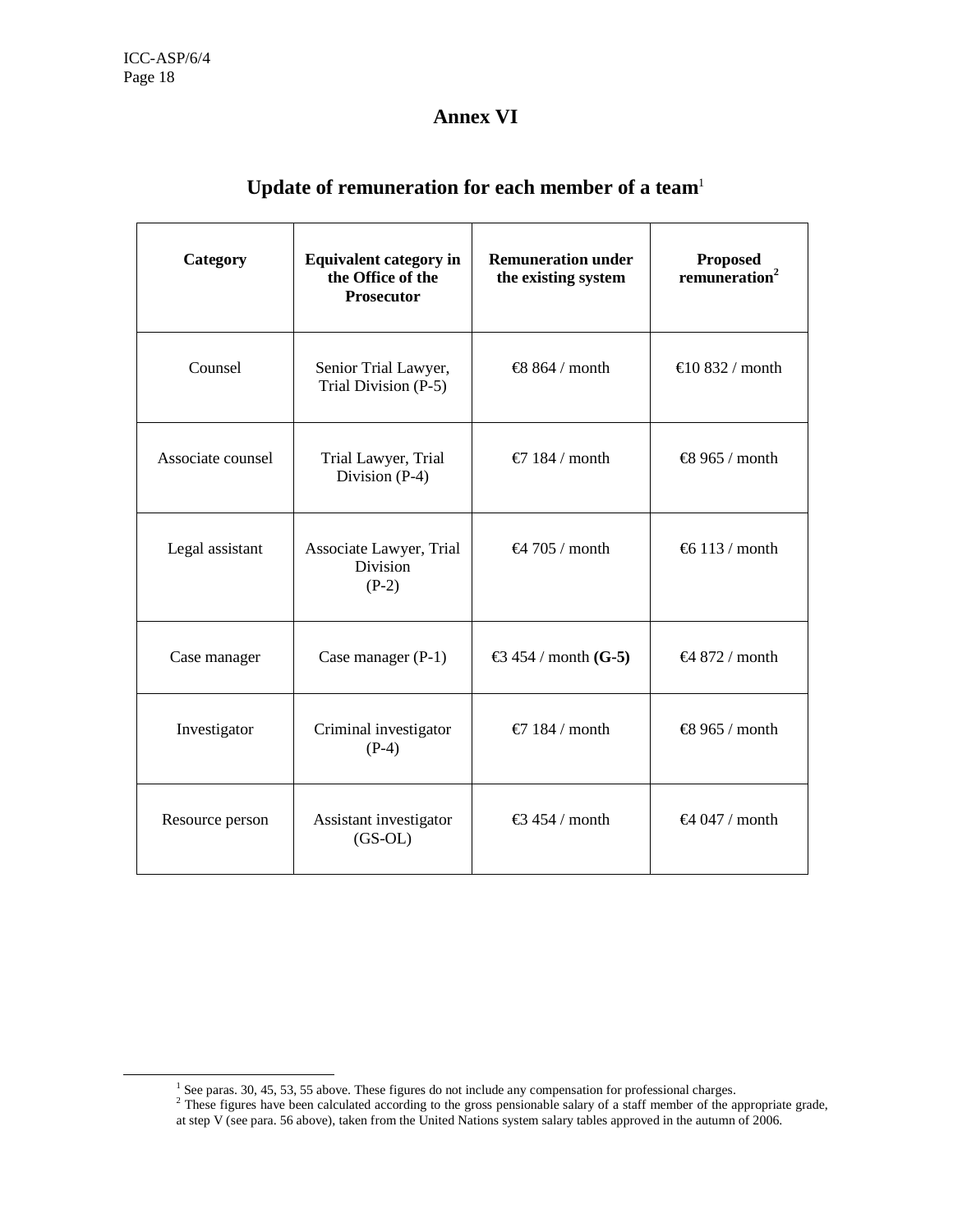## **Annex VII**

# **Consultation with Legal Associations on 23 February 2007**

### **List of Associations that received Working Documents of the Registry**

- 1. ASF-Belgium (Avocats Sans Frontières-Belgique)
- 2. ASF-France (Avocats Sans Frontières-France)
- 3. ADC-ICTY (Association of Defence Counsel International Criminal Tribunal for the former Yugoslavia)
- 4. CICC (Coalition for the International Criminal Court)
- 5. FIDH (International Federation of Human Rights)
- 6. ICB (International Criminal Bar)
- 7. ICDAA (International Criminal Defence Attorneys Association)
- 8. OLAD-ICTY (Office of Legal Aid and Defence-International Criminal Tribunal for the former Yugoslavia)
- 9. UIA (Union Internationale des Avocats)
- 10. UIBA (Association of Ibéro-American Lawyers)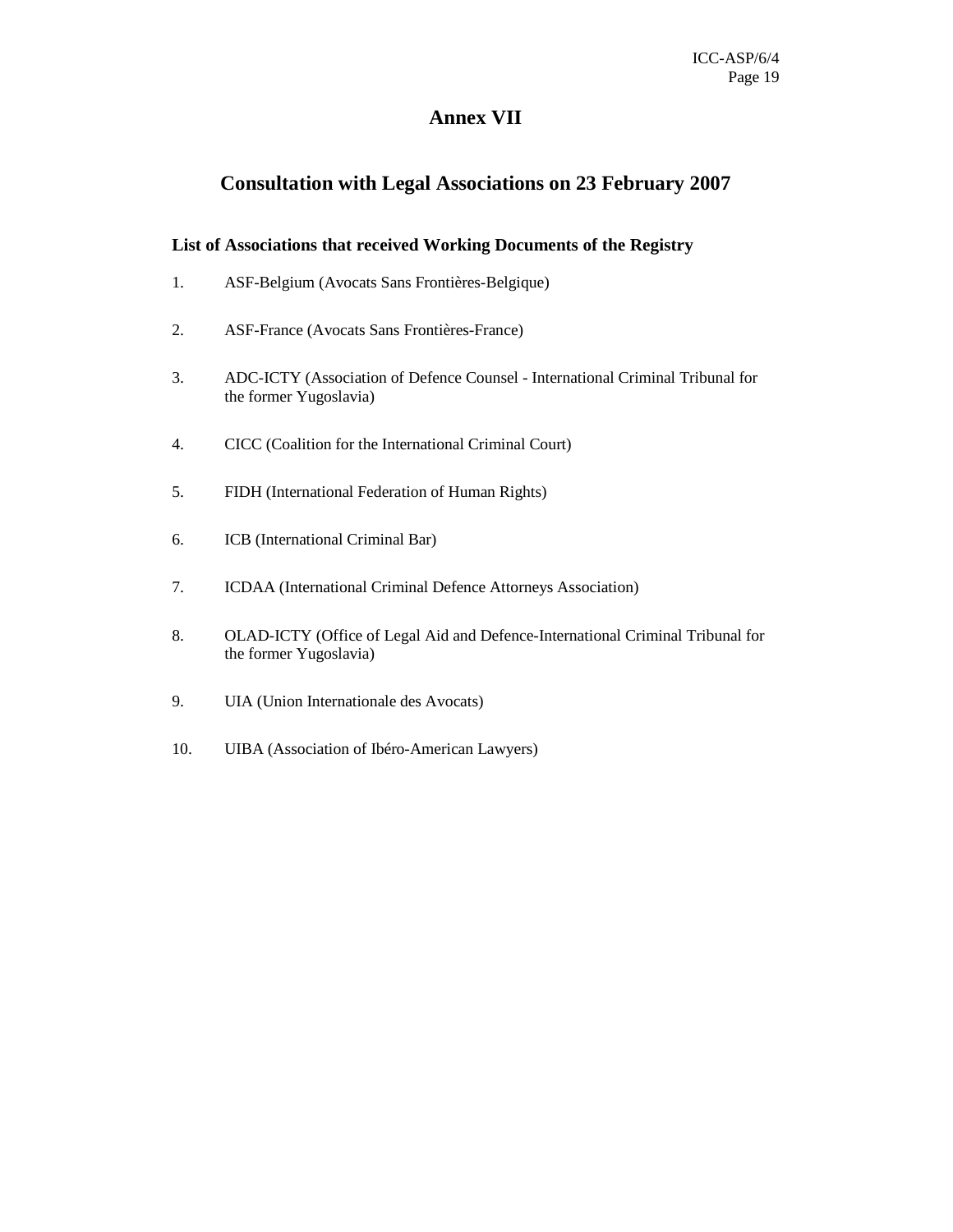ICC-ASP/6/4 Page 20

### **List of Invitees**

ICC Staff:

- 1. Mr. Bruno Cathala, Registrar
- 2. Mr. Didier Preira, Head of the Division of Victims and Counsel (DVC)
- 3. Ms. Fiona McKay, Chef-Victims Participation and Reparations Section (VPRS)
- 4. Mr. Esteban Peralta-Losilla, Officer-in-Charge, Defence Support Section (DSS)
- 5. Mr. Xavier-Jean Keita, Principal Counsel, Office of Public Counsel for Defence (OPCD)
- 6. Ms. Paolina Massidda, Principal Counsel, Office of Public Counsel for Victims (OPCV) *represented by Ms. Sarah Pellet, Legal Officer*
- 7. Ms. Melinda Taylor, Associate Counsel, OPCD
- 8. Mr. Sam Shoamanesh, Associate Legal Officer-DSS
- 9. Ms. Isabelle Guibal, Document and Database Administrator, VPRS
- 10. Mr. Abdoul-Aziz Mbaye, Assistant Legal Officer-DVC
- 11. Ms. Viktoriya Romanova, Intern Office of the Head-DVC

External Invitees:

|    | <i><u><b>Organisation</b></u></i> | <i>Réprésentative</i>                                           |
|----|-----------------------------------|-----------------------------------------------------------------|
| 1. | ADC-ICTY                          | Mr. Michael Karnavas, President                                 |
| 2. | ASF-Belgique                      | Ms. Martien Schotsmans, Head of the Legal Department            |
| 3. | <b>ASF-France</b>                 | Mr. François Cantier, President                                 |
|    | 4. $CCBE1$                        | Mr. Colin Tyre, President                                       |
| 5. | <b>CICC</b>                       | Ms. Isabelle Olma, Legal Officer                                |
| б. | <b>FIDH</b>                       | Ms. Mariana Pena, Liaison Officer to the ICC                    |
|    | 7. IB $A^2$                       | Mr. Mark Ellis, Executive Director                              |
| 8. | ICB                               | Mr. Jeroen Brouwer, Co-President                                |
| 9. | <b>ICDAA</b>                      | Ms. Elise Groulx, President represented by Ms. Virginia Lindsay |
|    |                                   | 10. OLAD, UN-ICTY Mr. Martin Petrov, Head                       |
|    | 11. UIA                           | Mr. Pascal Vanderveeren, Member of the Executive Committee      |
|    | 12. UIBA                          | Mr. Luis Martí Mingarro, President                              |

Reports sent for feedback to Legal Aid Commissioners:

- 1. Mr. Laurent Pettiti, appointed Legal Aid Commissioner, ICC (France)
- 2. Mr. Kenneth Carr, appointed Legal Aid Commissioner, ICC (UK)
- 3. Mr. Fernando Oliván López, appointed Legal Aid Commissioner, ICC (Spain)

<sup>&</sup>lt;sup>1</sup> CCBE: Council of Bars and Law Societies of Europe

<sup>2</sup> IBA: International Bar Association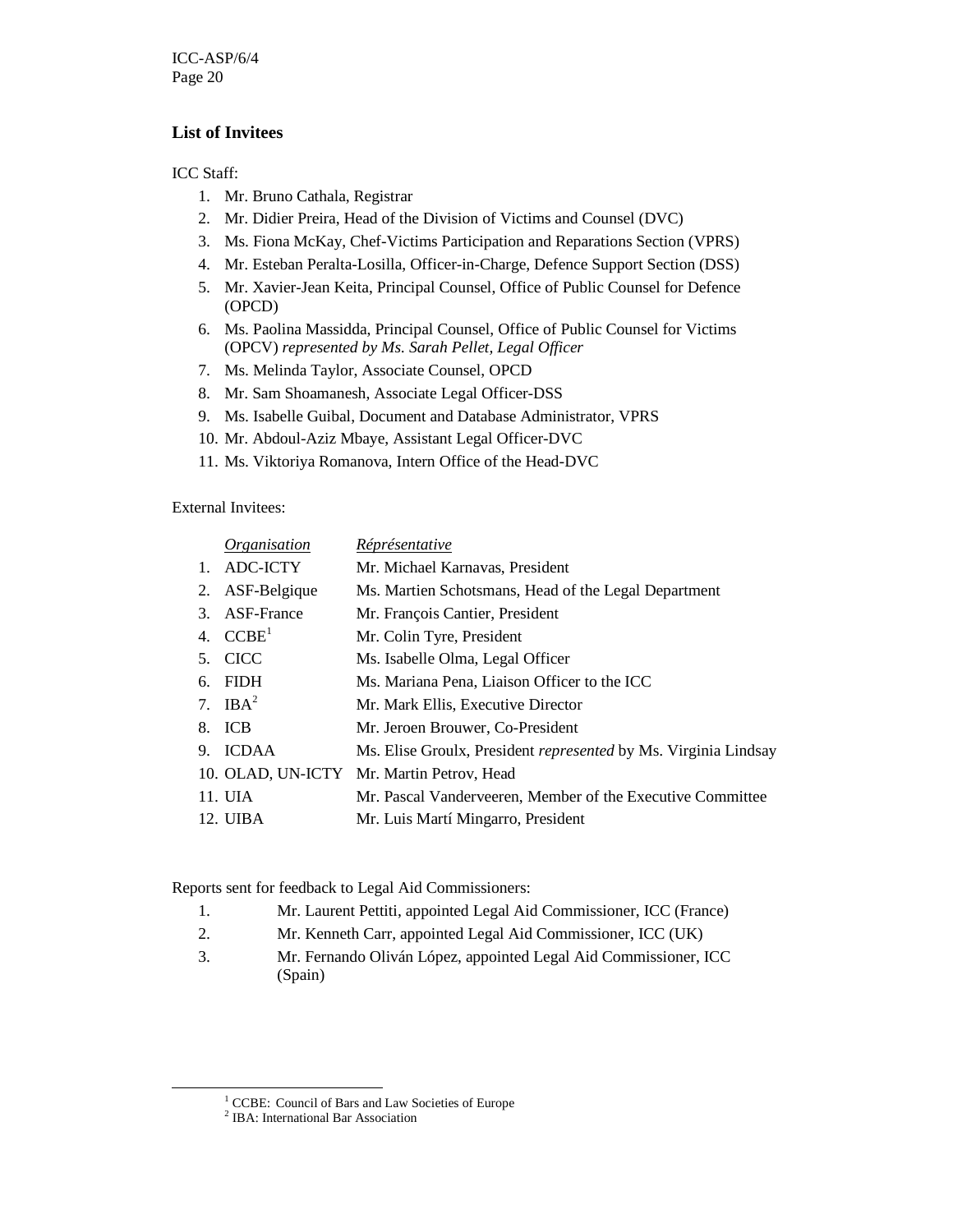### **List of Participants**

### **ICC Staff:**

- 1. Mr. Bruno Cathala, Registrar
- 2. Mr. Didier Preira, Head of DVC
- 3. Mr. Abdoul-Aziz Mbaye, Assistant Legal Officer-DVC
- 4. Ms. Viktoriya Romanova, Intern Office of the Head
- 5. Mr. Esteban Peralta-Losilla, Officer-in-Charge, DSS
- 6. Mr. Sam Shoamanesh, Associate Legal Officer-DSS
- 7. Ms. Fiona McKay, Chef-VPRS
- 8. Ms. Isabelle Guibal, Document and Database Administrator, VPRS
- 9. Mr. Xavier-Jean Keita, Principal Counsel, OPCD
- 10. Ms. Melinda Taylor, Associate Counsel, OPCD
- 11. Ms. Sarah Pellet, Legal Officer, OPCV

### External Attendees:

|    | Organisation    | Réprésentative                                                                  |
|----|-----------------|---------------------------------------------------------------------------------|
|    | ADC-ICTY        | Mr. Michael Karnavas, President                                                 |
|    | 2. ASF-Belgique | Ms. Martien Schotsmans, Head of the Legal Department                            |
|    | 3. CICC         | Ms. Isabelle Olma, Legal Officer                                                |
| 4. | <b>FIDH</b>     | Ms. Mariana Pena, Liaison Officer to the ICC                                    |
|    | 5. ICB          | Mr. Jeroen Brouwer, Co-President                                                |
|    | 6. ICDAA        | Ms. Virginia Lindsay                                                            |
|    |                 | 7. OLAD, UN-ICTY Mr. Martin Petrov, Head, and Ms. Sandra Vicente, Legal Officer |
| 8. | <b>UIBA</b>     | Mr. Fernando Oliván López                                                       |
|    |                 |                                                                                 |

### **Written Observations Received**

ICC Staff :

- 1. OPCD
- 2. OPCV

External Submissions:

- 1. ASF-Belgique
- 2. ASF-France
- 3. ICB